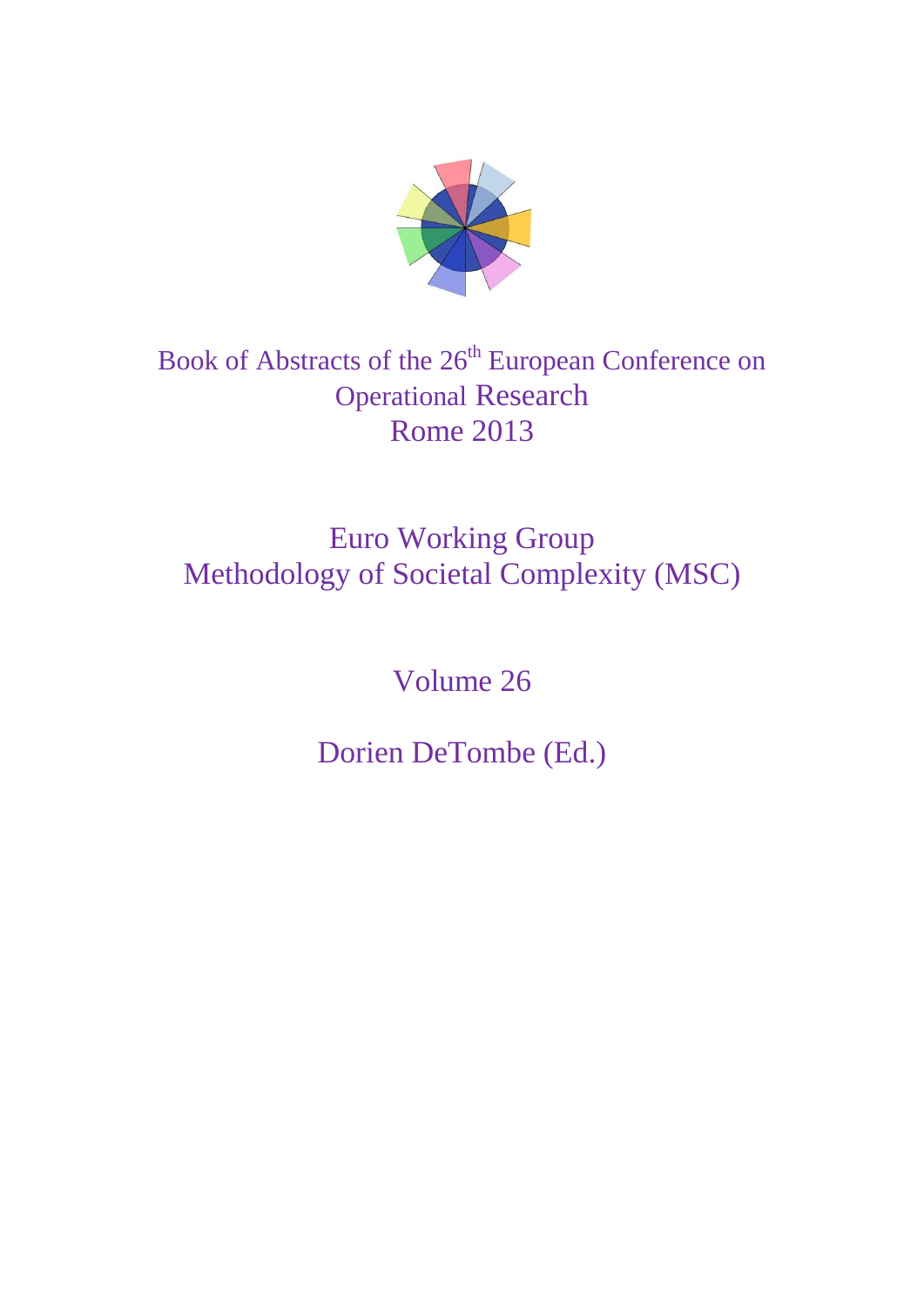

Book of Abstracts of the 26<sup>th</sup> European Conference on Operational Research Rome 2013 Euro Working Group Methodology of Societal Complexity (MSC) Volume 26

Dorien DeTombe (Editor) Greenhill & Waterfront, Dorien J. DeTombe Europe, The Netherlands, Amsterdam; UK, Guilford; North-America, Canada, Montreal: Greenhill & Waterfront, [greenhillwaterfront@hotmail.com](mailto:greenhillwaterfront@hotmail.com) ISBN /EAN 978-90-77171-41-7 Version 001, 32 pages, July 2013 Nur 916 Language English 10 Euro

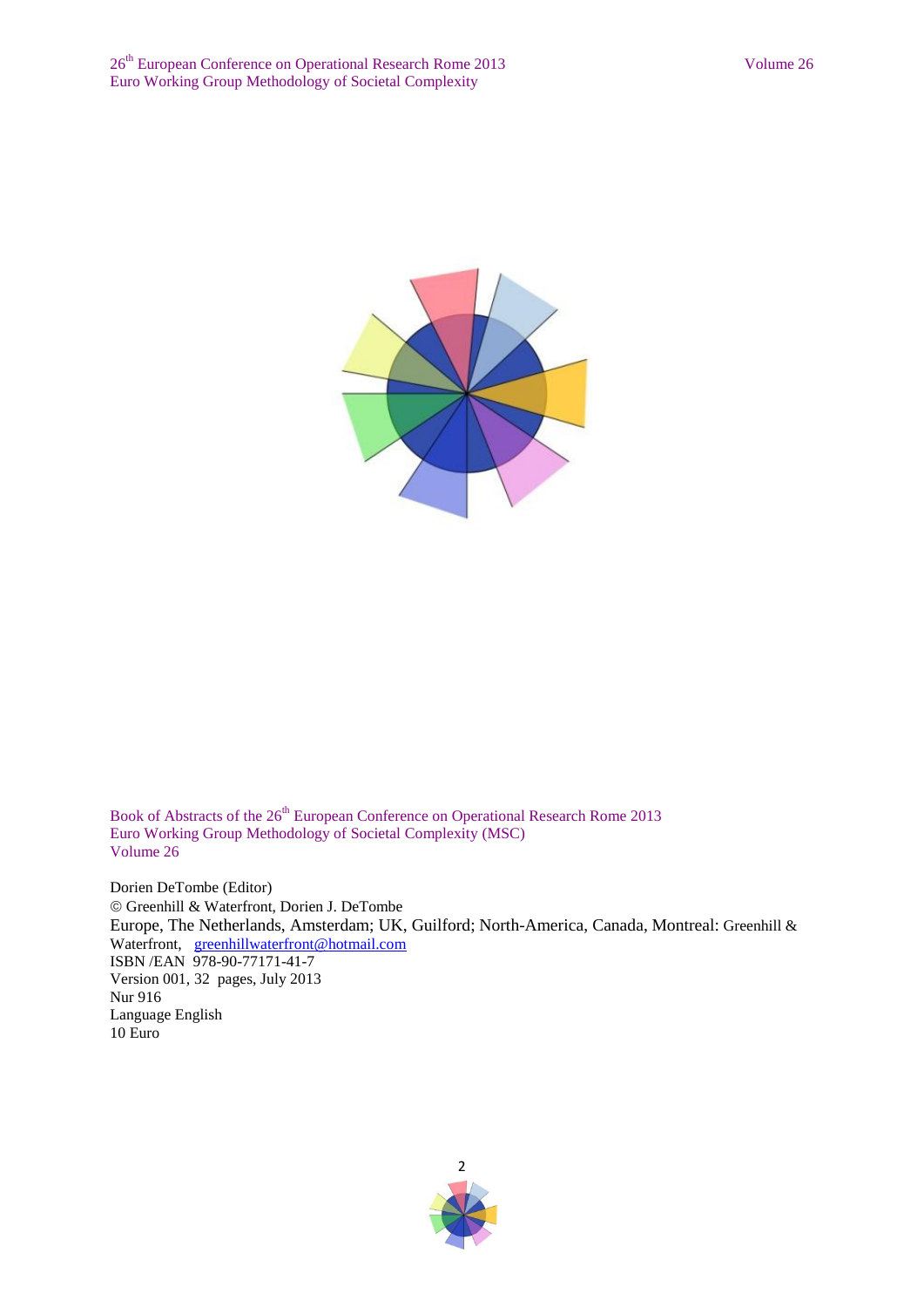26<sup>th</sup> European Conference on Operational Research Rome 2013 Volume 26 Euro Working Group Methodology of Societal Complexity

# Euro Working Group Methodology of Societal Complexity (MSC) <http://www.complexitycourse.org/EuroMSC.html> [http://euro2013.org](http://euro2013.org/)

Chair: Prof. Dr. Dorien DeTombe International Research Society on Methodology of Societal Complexity (MSC) Euro Working Group on Methodology of Societal Complexity P.O. Box. 3286, 1001 AB Amsterdam, The Netherlands, Europe Tel: +31 20 6927526 E-Mail: [DeTombe@nosmo.nl](mailto:DeTombe@nosmo.nl) http:/[/www.complexitycourse.org/doriendetombe.html](http://www.complexitycourse.org/doriendetombe.html)

[The subject of Methodology of Societal Complexity](http://www.complexitycourse.org/EuroMSC.html) (MSC)

Methodology of Societal Complexity focuses on methodologies, methods and tools for analyzing, structuring, guiding and evaluating complex societal problems. Complex societal problems are often policy problems that can occur in many fields, like in the Agro-industry (Mad-Cow disease, BSE; Foot and Mouth disease; Fowl Plague), in the transportation sector, in healthcare (Malaria, HIV/Aids, Flu), in Water affairs and in economy (credit crisis). It focuses also on handling local safety problems like large city issues and natural disasters as flood and hurricanes and global safety problems like war and terrorism. Although many of these issues have different causes, they have so much in common that they can be approached in the same way.

Complex societal problems, as such, are unstructured, dynamical, constantly changing and have a large impact on society on macro, meso and micro level. Handling complex societal problems needs a special multi-disciplinary approach. The content knowledge comes from content experts. The process knowledge comes from facilitators. The power is in the hand of actors. The attention of the research of Methodology of Societal Complexity is on the methods and tools facilitators need for guiding these kinds of problems. The facilitators use methodologies specially created for the field of societal problems combined with methods and insights derived from fields like medicine, law, economics, societal sciences, methodology, mathematics, computer sciences, technology, engineering sciences, socio-cybernetic, chaos theory and operational research combined with content knowledge. Often a combination of methods is needed.

The set of lectures presented on the Euro XXVI conference in Rome 2013 uin the track of Methodology of Societal Complexity focuses on methodology of handling real life complexity with an emphasis on global safety, sustainable development, healthcare, credit crisis and simulation.

Keywords: Methodology, Complex Societal Issues, Decisions, Sustainable Development, Healthcare, Economy, Simulation

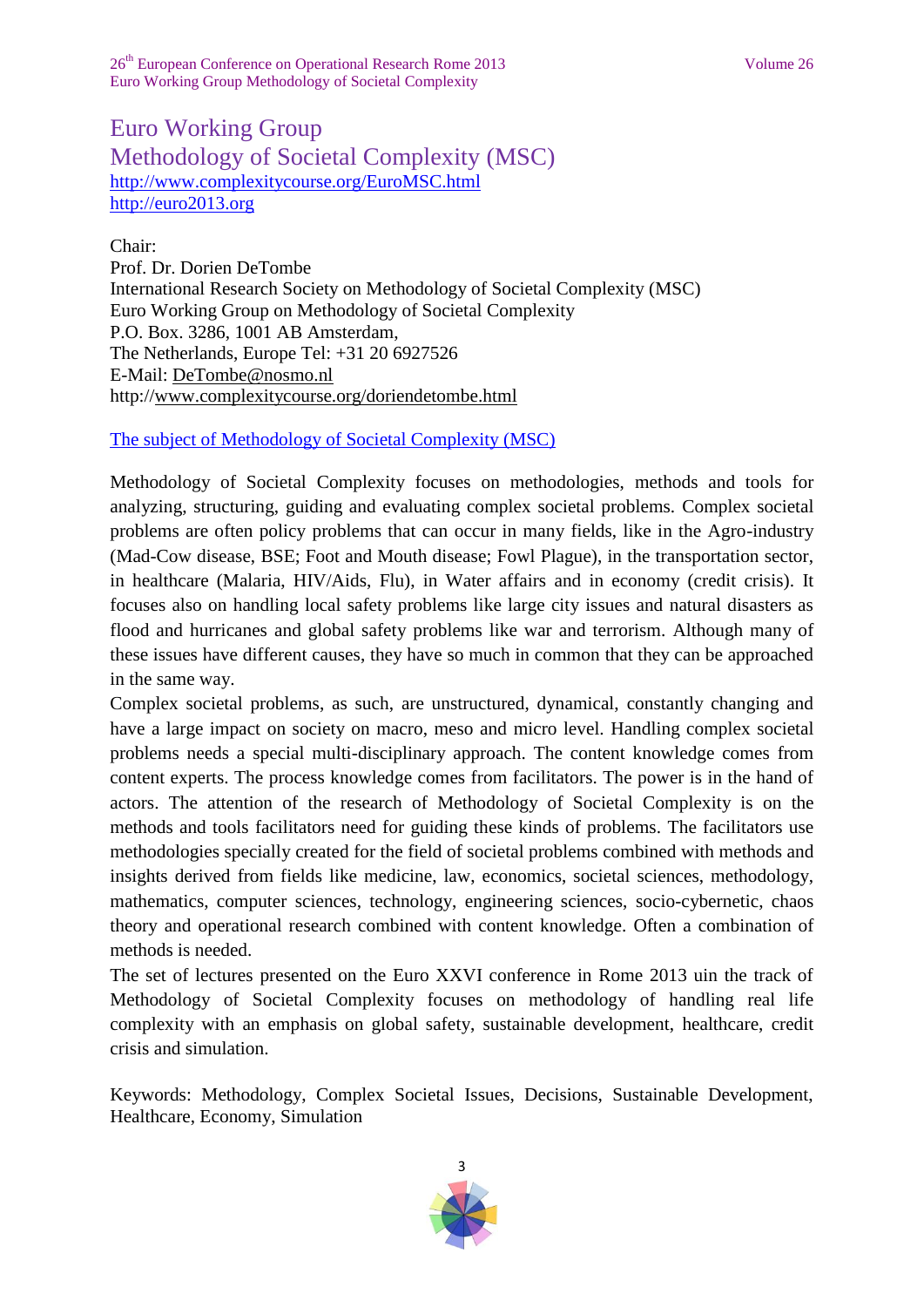**The 26 th European Conference on Operational Research EURO XXVI Rome July 2013 Euro Working Group Methodology for Complex Problems Chair Dorien DeTombe** 

**Content**

## **I METHODOLOGY OF SOCIETAL COMPLEXITY AND HEALTHCARE**

**Chair Prof. Dr. Dorien DeTombe**

**I-1 The Roman Catholic Church as a Complex Societal Problem Prof. Dr. Dorien DeTombe**

**I-2 Inter-Religious Conflict Resolution Prof. Dr. Cathal Brugha**

**I-3 Dialogical Paradoxes for Self-regulation in Complex Societal Systems Prof. Dr. Marcos Estellita Lins, Lísia Maria Cabral, Angela Estellita Lins, Angela Cristina Moreira, Marcelo Poirot Land**

**I-4 Governance and Dissent in the Complex Society Prof. Dr. Stephen Taylor**

**I-5 Research Methodology Strategies in Strategic Management Prof. Dr. José G. Vargas-Hernández**

**II METHODOLOGY OF SOCIETAL COMPLEXITY AND SUSTAINABLE DEVELOPMENT**

**Chair Prof. Dr. Eizo Kinoshita**

**II-1 Contemporary Natural and Artificial Biodiversity set of problems and COMPRAM method Prof. Dr. Nicolae Bulz**

**II-2 Sustainable Development and Sustainable Future of Humankind Hon. Ricaardoe Di Done, Prof. Dr. Timi Ecimovic, Sir Prof. Dr. Roger Haw, Prof. Dr. Igor Kondrashin, Prof. Emeritus, Dr. Matjaz Mulej, Prof. Dr. Hakikur Rahman, Prof. Dr. Marjan Vezjak, Prof. Emeritus Dr. Raoul Weiler.**

**II-3 An Interpretive Systems Methodology for Structuring the Strategic Problems Prof. Dr. Slavica Petrovic**

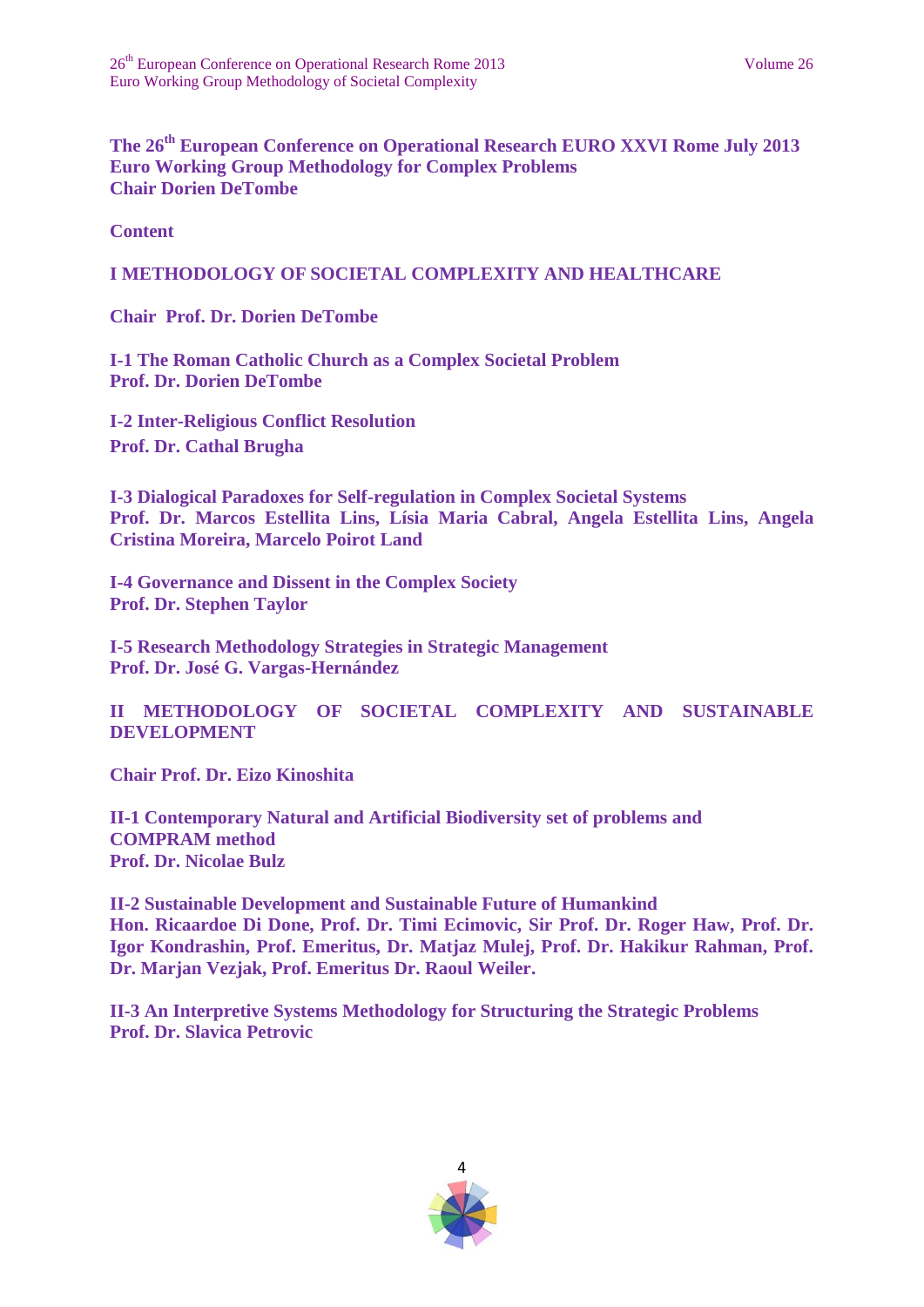## **III METHODOLOGY OF SOCIETAL COMPLEXITY AND ECONOMY Chair Prof. Dr. Stephen Taylor**

**III-1 Energy consumption and related- CO<sup>2</sup> emissions in Tunisia over 1990-2008: A decomposition analysis using Logarithmic; Mean Divisia Index technique Dr. Sana Essaber-Jouini**

**III-2 Corporate foresight and strategic decision making: Dealing with societal complexity Prof. Dr. Ulrike Reisach**

**III-3 A Modified Gravity Model for Mexico- U.S. Migration Data Duygu Cinar, Deniz Duman, Prof. Linet Ozdamar**

**III-4 A Proposition of Thetical and Antithetical Business Management Prof. Dr. Eizo Kinoshita**

**III-5 Complex impact of atypical employment on European demography Prof. Dr. Dr. Andranik Tangian** 

**IV METHODOLOGY OF SOCIETAL COMPLEXITY AND SIMULATION**

**Chair Prof. Dr. Cathal Brugha**

**IV- 1 Sustainable Development and Simulation Game Modeling Prof. Dr. Zhana Tolordava**

**IV-2 Is topological invariance a reasonable assumption for studying social systems too? Methodological remarks on the application of NK simulation modeling Prof. Dr. Lucio Biggiero** 

**IV-3 A Sinusoidal Six Steps Systemic Method (SSSSM) Prof. Dr. Francisco J. Aceves** 

**IV-4 Cellular Automata Methodology for Societal Complexity. Methods and Applications Prof. Dr. A. Makarenko, D. Krushinskiy, A. Musienko, A. Popova, G. Poveshenko, E. Samorodov, E. Terpil, A. Trofimenko, V. Zavertanniy**

**IV-5 Development of Network Planning Technology Using Computer Prof. habil. Dr. Stasys Puškorius**

**IV-6 Random Stub Matching Models of Multigraphs Termeh Shafie, PhD student** 

**IV-7 Modeling and simulating complex societal problems: a methodological challenge Prof. Dr. Cor van Dijkum**

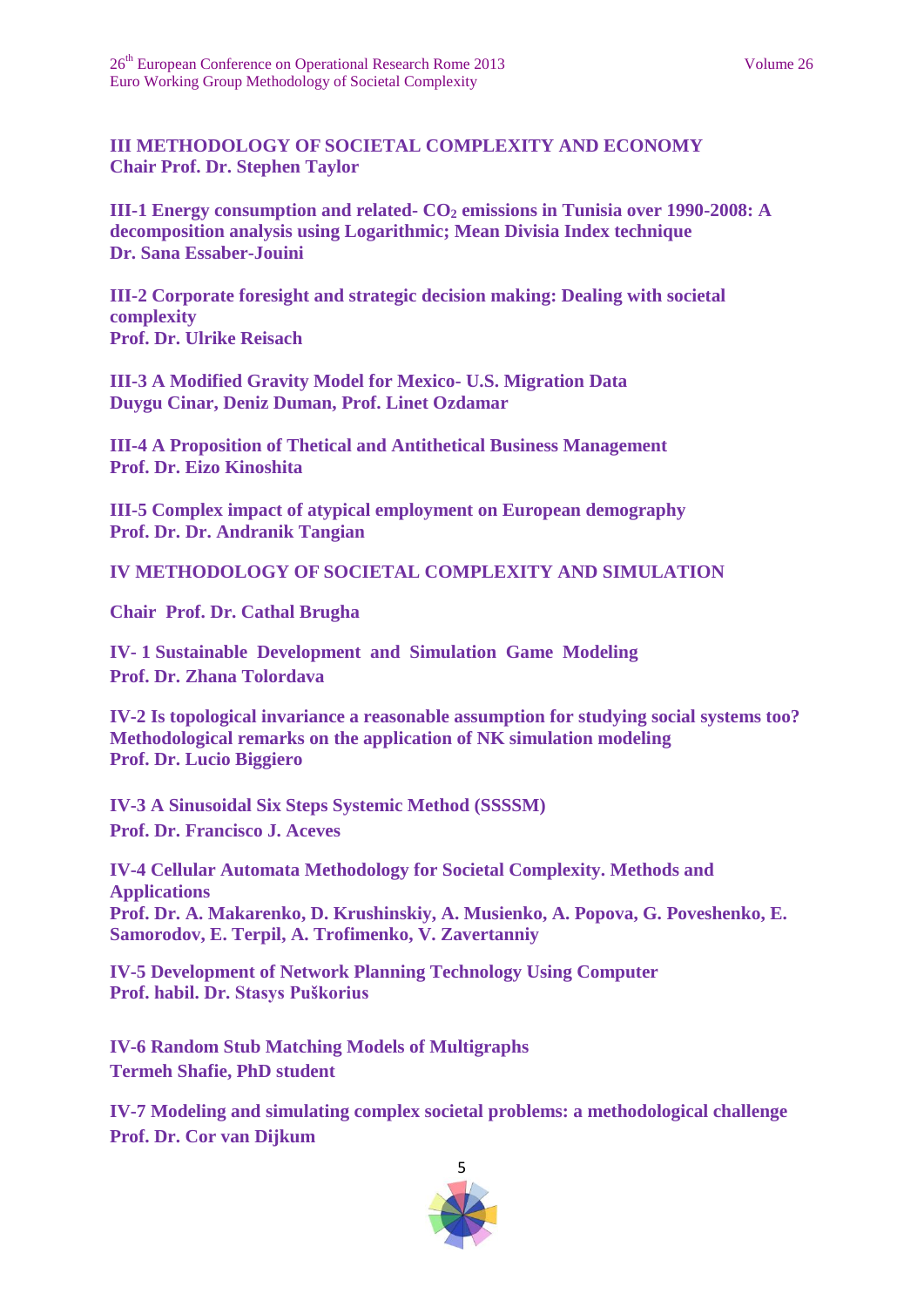**IV-8 Compram Method for Handling Societal Problems - Case Study in a Brazilian Research and Development (R&D) Program for the electric sector**

**Dr. André Melo Bacellar, Aurelio Calheiros de Melo Junior**

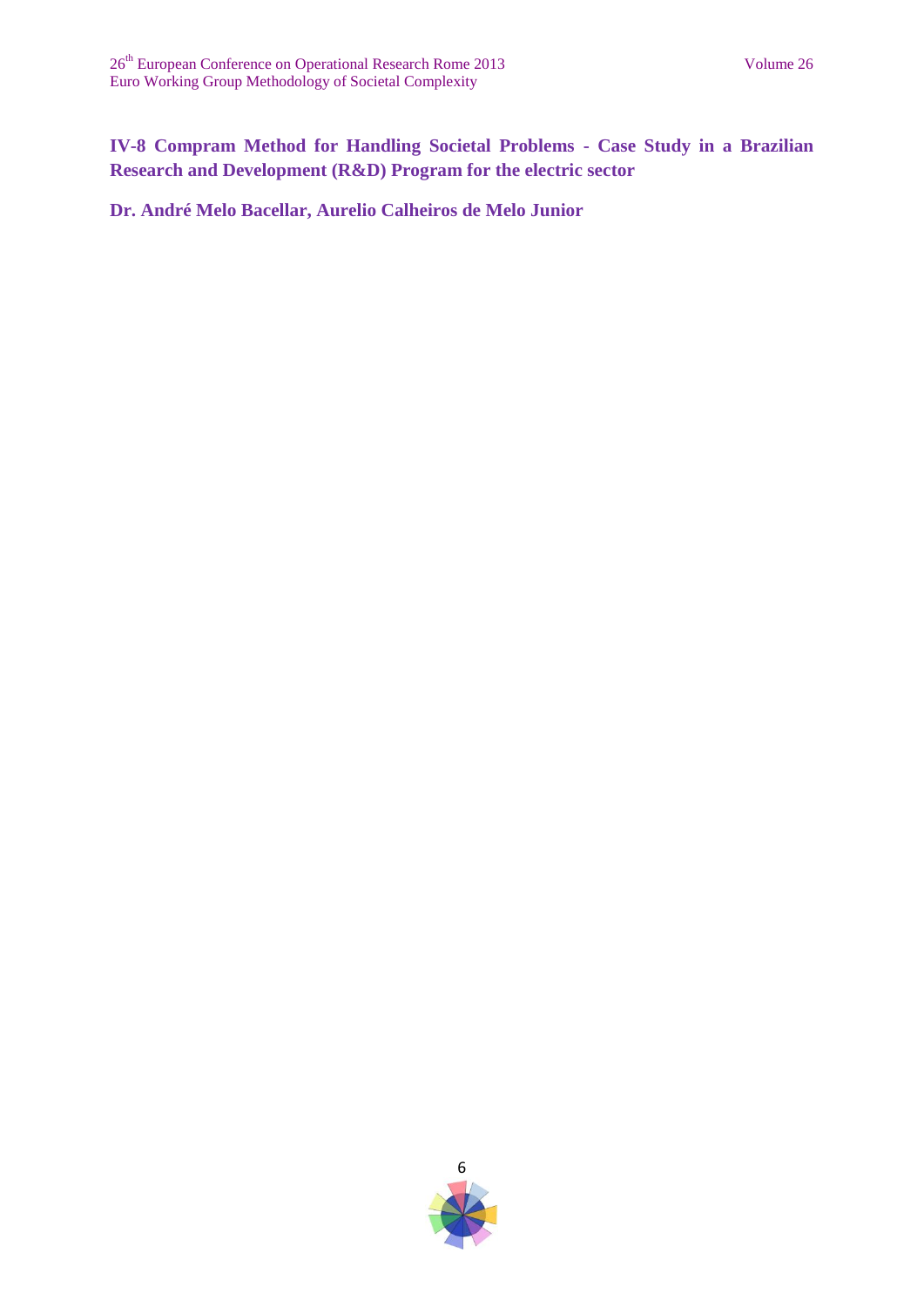## **I METHODOLOGY OF SOCIETAL COMPLEXITY AND HEALTHCARE**

## **Chair Prof. Dr. Dorien DeTombe**

## **I-1 The Roman Catholic Church as a Complex Societal Problem**

## **Prof. Dr. Dorien DeTombe**

Prof. Dr. Dorien DeTombe Chair International Research Society on Methodology of Societal Complexity P.O. Box. 3286, NL-1001 AB Amsterdam, The Netherlands, Europe Tel: +31 20 6927526 [DeTombe@nosmo.nl](mailto:DeTombe@nosmo.nl) [www.complexitycourse.org/doriendetombe.html](http://www.complexitycourse.org/doriendetombe.html)

In the world there are several large religious institutes. Each with their own traditions and rules, prohibitions and promises for the future for their religious followers. The Roman Catholic Church is a large international religious institute. This institute prescribes certain moral standards and traditions for human interaction. Some of these standards are not steeling, not lying and no sexual abuse. These are highly esteemed values in the world. However, do the employees of the Roman Catholic Church follow these rules themselves? Media news of the last decennia indicates differently. It is for many people hard to understand how the preaching of the Church can differ so much from reality. This behavior has negative effect for the members of this religion and even for others. When considering the Roman Catholic Church as a firm, it becomes easier to see what is happening behind the facade of holiness. The actions and the influence of the Roman Catholic Church can be considered as a complex societal problem. If one wants to analyze the actions of this firm, one has to use a scientific methodology for handling complex societal problems. This is the methodology Compram (complex problem handling method) of DeTombe (1994; 2013) developed in the field of Methodology of Societal Complexity. This can hopefully lead to a more realistic view on the acts of this firm.

Keywords: Roman Catholic Church, Complex Societal Problems, Compram, Ethics, Healthcare

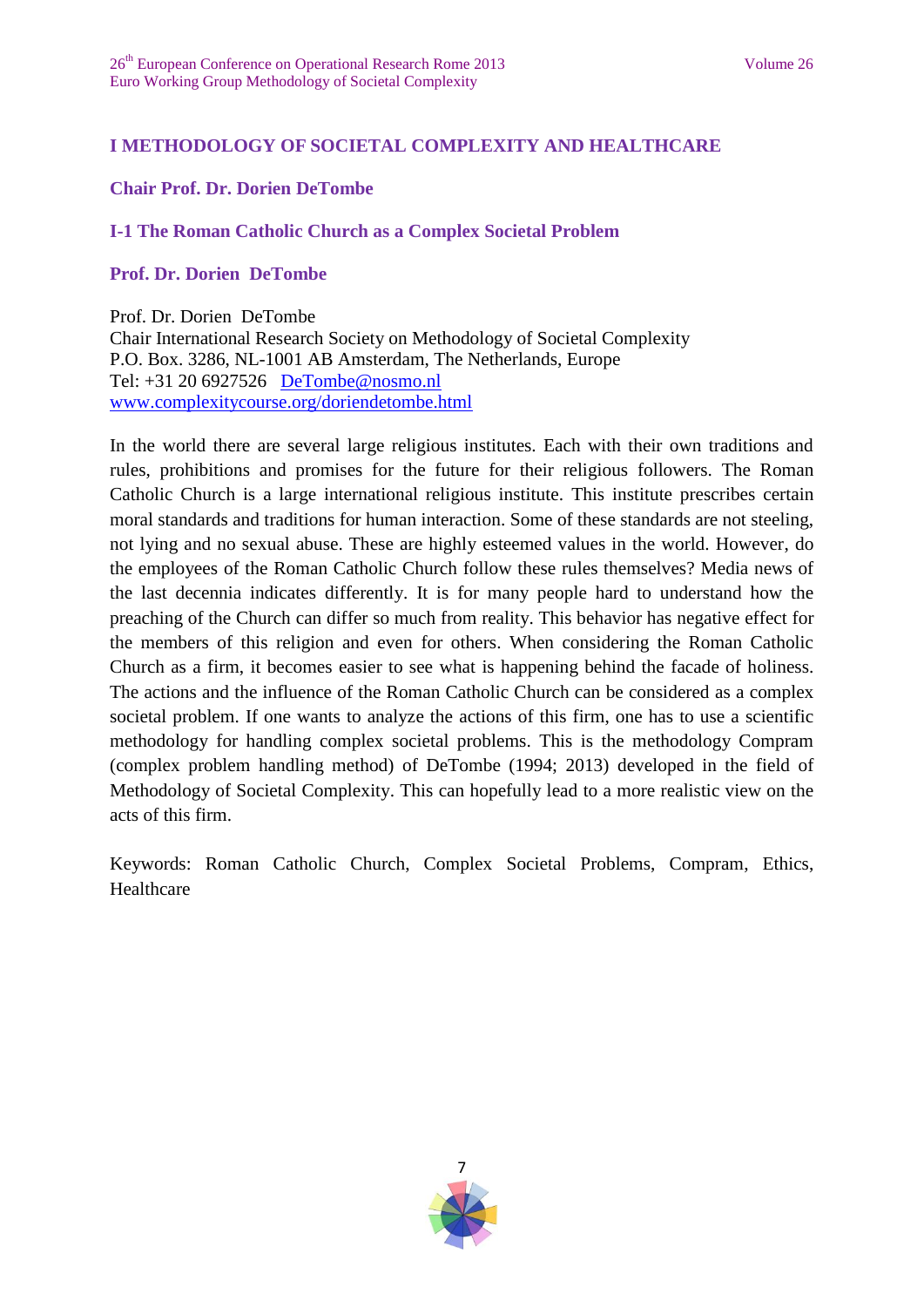## **I-2 Inter-Religious Conflict Resolution**

## **Prof. Dr. Cathal Brugha**

Prof. Dr. Cathal Brugha Centre for Business Analytics University College Dublin, Ireland [Cathal.Brugha@ucd.ie](mailto:Cathal.Brugha@ucd.ie)

This paper contextualizes religious-political interaction as a mutual adapting process starting with Hegel's proposals about the separation of church and state to prevent Conflict, then moving to Confrontation firstly in terms of the freedom to act productively as in Rawls, and then to promote the common interests of society without being abused as proposed by Habermas.

The paper uses a conflict-resolution meta-framework to propose where the discussion should go in the future, which is into Cooperation, where people with different views openly discuss what they have in common, such as belief in God, the good of society, peaceful coexistence, etc. and work together to foster what they have in common, to develop trust, and to build relationships. It also uses the same framework to map the difficulties with this process, and to show why the final phase of Collaboration is so far from our grasp.

Keywords: Philosophy, Politics, Religion

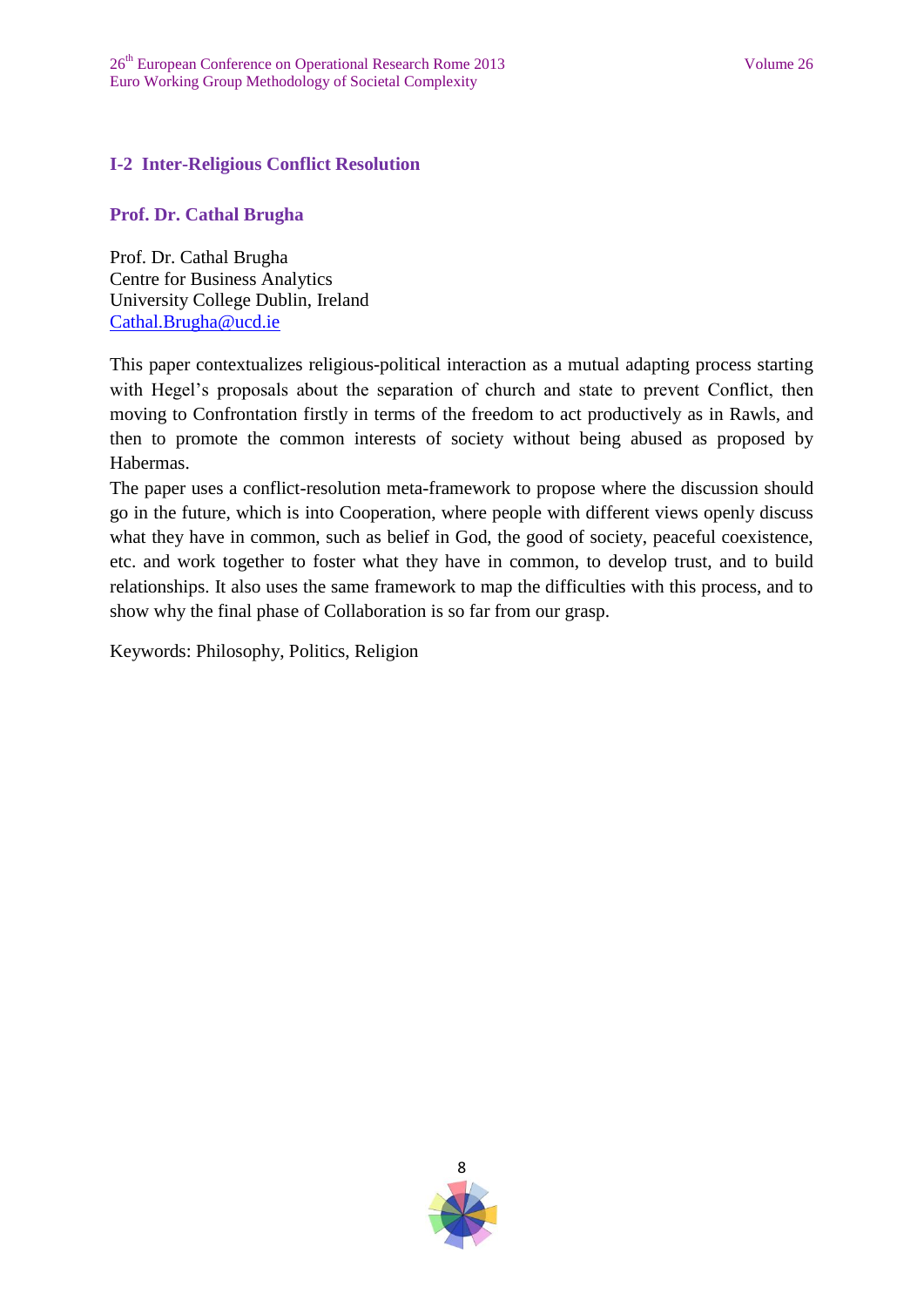# **I-3 Dialogical Paradoxes for Self-regulation in Complex Societal Systems**

## **Prof. Dr. Marcos Estellita Lins, Lísia Maria Cabral, Angela Estellita Lins, Angela Cristina Moreira, Marcelo Poirot Land**

Federal University of Rio de Janeiro Tavora 80 ap 506, Laranjeiras, 22245-070, Rio de Janeiro, Brazil [estellita@pep.ufrj.br](mailto:estellita@pep.ufrj.br) / [estellit@pq.cnpq.br](mailto:estellit@pq.cnpq.br)

Traditional behavioral assumptions that support the regulatory model for complex systems comprise two main actors. On the one hand, private agents moved by limbic emotions: the fear of not having their needs met, and the desire to satisfy their unbounded ambitions. On the other hand, the regulatory agents are assumed as strictly rational, with enough power and exemption information, able to regulate social systems and prevent the excesses of private agents.

Even if the actors play their roles to perfection, various approaches regarding scientific knowledge in management and education demonstrate the importance of considering other forms of interpersonal relationship. Feldman and McPhee (2007) synthesize the four alternatives to teaching-learning developed over the last century: behaviorism, cognitivism, constructivism and humanism, which span every possibility of human relationship whatsoever.

Three paradoxical dimensions of complex systems regulation are proposed in the present work:

- i) If the regulation aims at the preservation or the evolution of the system.
- ii) If the regulator is located externally or internally to the system under regulation.
- iii) If the perception and action on the system are localized or distributed.

These dimensions are the result of two paradoxes identified in this study as inherent to complex systems: conservative x evolutionary, external x internal (to the membrane that defines an organizational whole) and localized x distributed.

While the conservative regulation requires the mere observance of previously agreed rules to maintain the cohesion of the system, the evolutionary regulation requires mechanisms for inhibiting obstructions to evolution.

The present dominant regulatory design doesn't assign social responsibility to agents running public services. It rather assumes that external regulation can be performed through models and indicators, monitored by a bureaucratic apparatus and implemented through awards and punishment measures (stick and carrot policy). We propose here that knowledge, thinking or cognitive maps can be powerful tools to manage the dynamics of paradoxes in real world contexts and facilitate regulation of complex systems.

Keywords: Methodology, Decision, Simulation, Societal Complexity, Healthcare, Economy, Sustainable Development

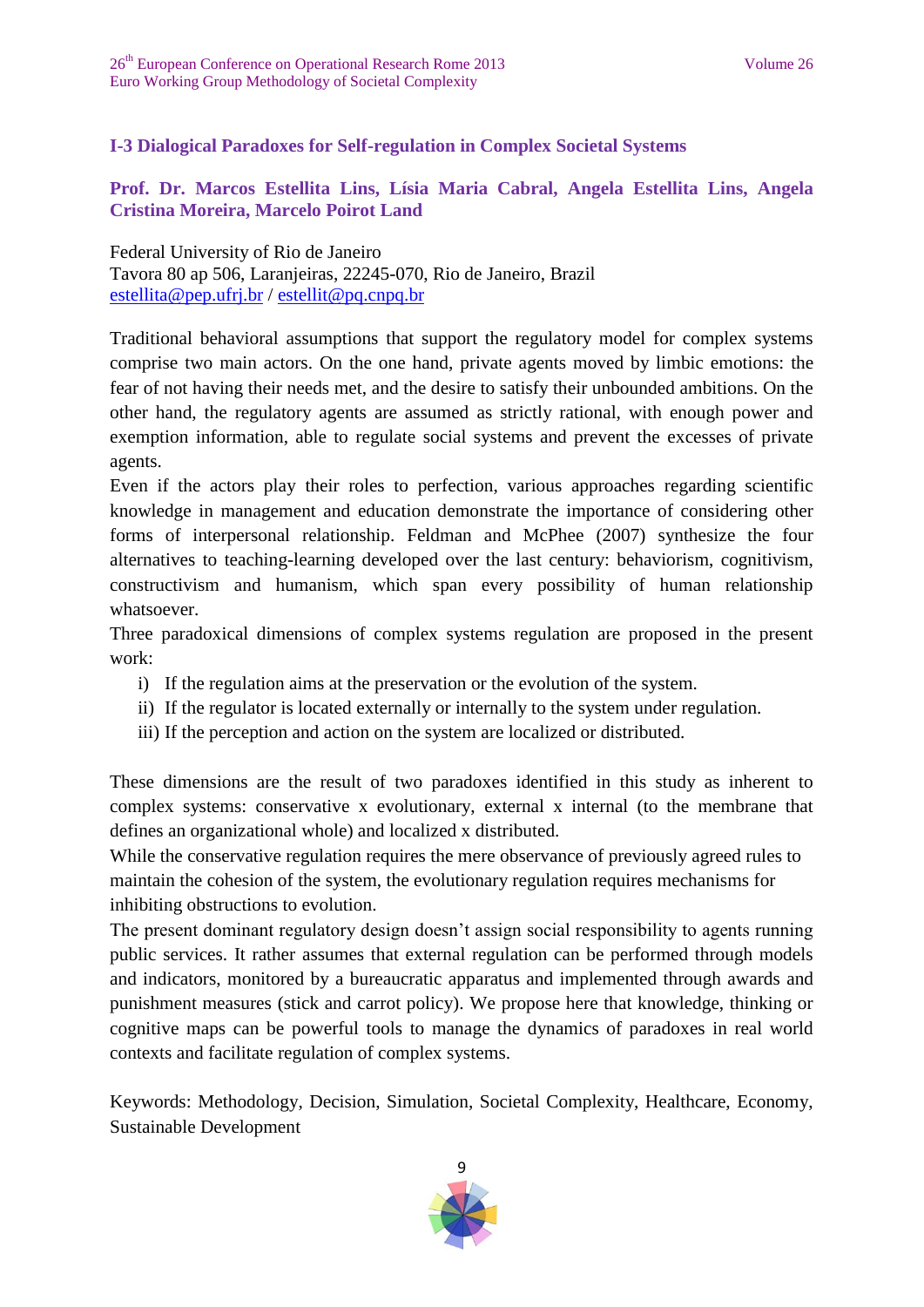# **I-4 Governance and Dissent in the Complex Society Prof. Dr. Stephen Taylor**

Prof. Dr. Stephen G. Taylor Biology, Champlain Regional College, 900 Riverside Drive, J4P 3P2, Saint-Lambert, Quebec, Canada, [stevetaylorphd@hotmail.com](mailto:stevetaylorphd@hotmail.com)

Among the challenges facing democratic societies today is the difficulty of managing dissent while providing good and fair governance. As established western democracies become more complex societies through immigration and shifting demography, there is increasing variety in the underlying philosophy, values, and ethics of their residents and citizens. In addition, electronic communications such as social media have made it easier for individuals and groups to broadcast their opinions and mobilize support for positions that run contrary to the policies of duly elected representative governments. Our patterns of governance are rooted in relatively slow to change agricultural, pastoral, and industrial societies of past generations. Increasingly, our people are connected electronically to fast paced change, and expect instant response from their governments. Simultaneously, population increase and diversity foster the need for more government intervention and regulation. This presentation should provoke a discussion of where we are headed.

Keywords: Governance, Dissent, Complex Society, politics

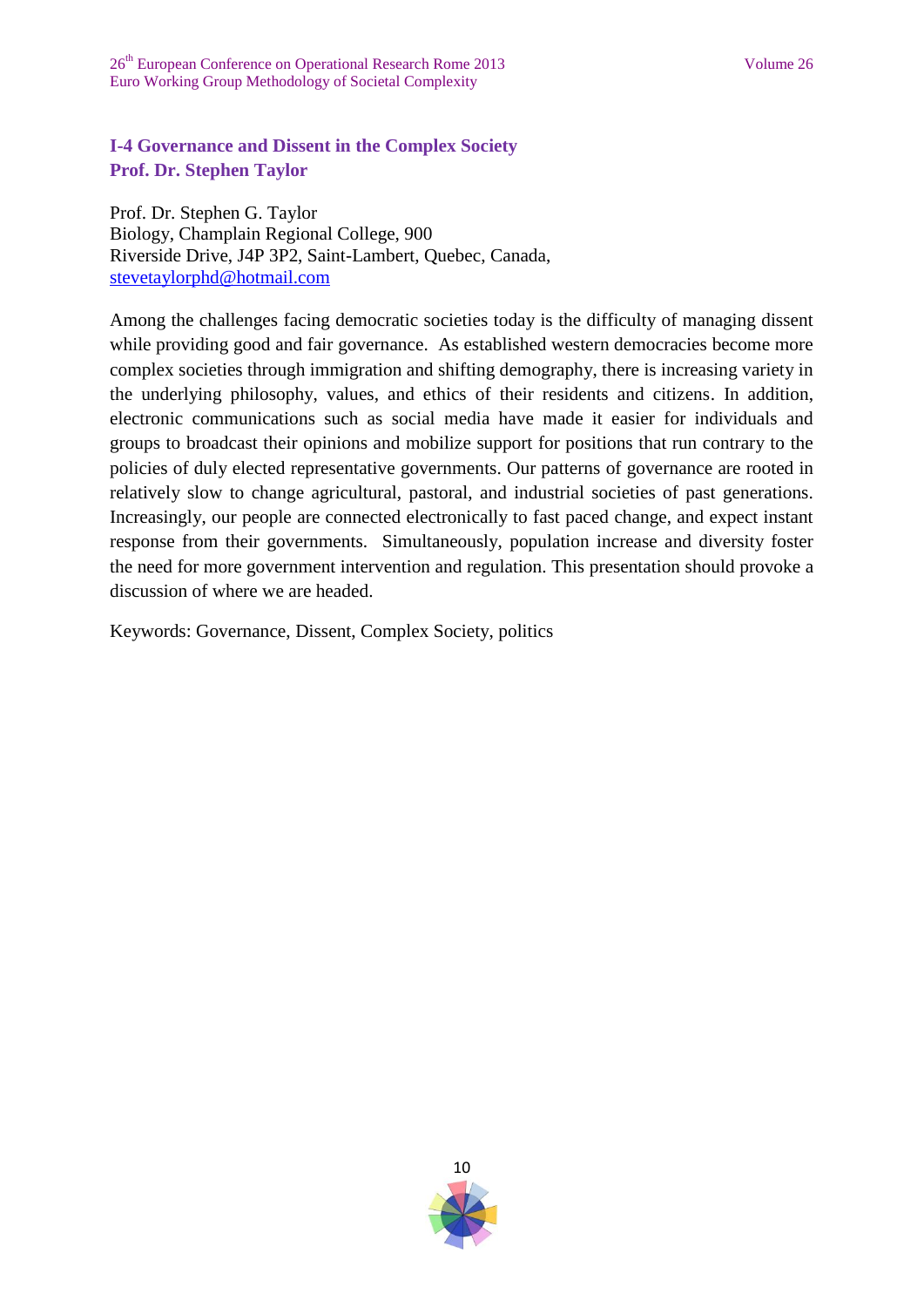## **I-5 Research Methodology Strategies in Strategic Management**

#### **Prof. Dr. José G. Vargas-Hernández**

University Center for Economic and Managerial Sciences University of Guadalajara Periférico Norte 799 Edif. G203 Núcleo Universitario Los Belenes Zapopan, Jalisco, 45100, México Tel.: +523337703340 Ext. 25043 [jvargas2006@gmail.com,jgvh0811@yahoo.com](mailto:jvargas2006@gmail.com,jgvh0811@yahoo.comjosevargas@cucea.udg.mx) [josevargas@cucea.udg.mx](mailto:jvargas2006@gmail.com,jgvh0811@yahoo.comjosevargas@cucea.udg.mx)

This paper review and examine how strategic management researchers apply research methods, and what strategies use as part of the research process, to locate, organize, manage, transform, create, communicate and evaluate research tools, data and information resources. It also analyzes recent developments on research methodology to create scientific knowledge in theory building and practice in strategic management offering an overview of methodologies used in strategic management research. The assessment of strategic management's research methodology is based on a review and analysis of strategies for the incorporation of knowledge of managerial research methods. Finally, the paper identifies and discusses some methodological research issues and reviews future directions on research methodologies in strategic management.

Keywords: Research Methodology, Research Strategy, Strategic Management.

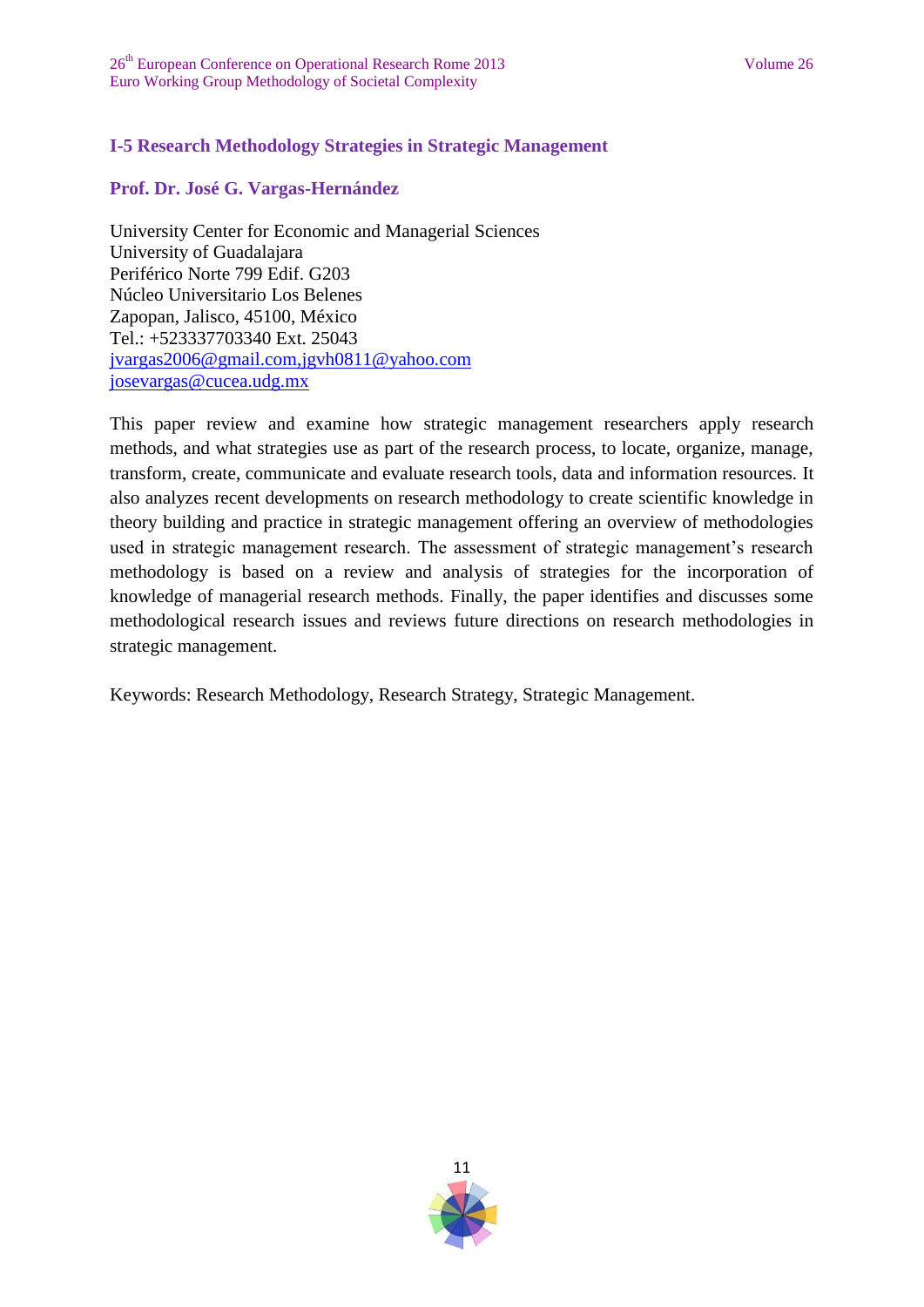# **II METHODOLOGY OF SOCIETAL COMPLEXITY AND SUSTAINABLE DEVELOPMENT**

**Chair Prof. Dr. Eizo Kinoshita**

## **II-1 Contemporary Natural and Artificial Biodiversity set of problems and COMPRAM method**

**Prof. Dr. Nicolae Bulz**

Prof. Dr. Nicolae Bulz

Honorary Researcher – World Economy Institute / NERI/ Romanian Academy (Executive) President of the Interdisciplinary Research Group / Romanian Academy structures Member of International Sociological Association (ISA), International Federation of Automatic Control (IFAC) affiliate memberContact address: aleea Tripoli no.8, Bloc B6, et.1, ap1, s.1, Bucuresti, R-013626, Romania Home Tel: +4021-6675321 (Bucharest, Romania); [nbulz@yahoo.com](mailto:nbulz@yahoo.com)

The prospect to elicit a step by step research: The interdisciplinary links between the construction and praxis related to the construct sustainable survival and the profound possibilities of the Compram methodology. The construct sustainable survival belongs to the Contemporary Natural and Artificial Biodiversity set of problems – the Compram method belongs to the Professor Dr. Dorien DeTombe /

http:/[/www.complexitycourse.org/doriendetombe.html.](http://www.complexitycourse.org/doriendetombe.html)

It is possible to detail the following steps of this research: The neccessary and transferable university teaching experience regarding the Compram methodology.The affirmation on an equivalence between: the concepts 'problem' and solve / solution across the Roman philosopher and mathematician Boetius' (ca. 480–524 or 525 A.D.) text of Consolation of Philosophy, and Methodology for Societal Complexity (COMPRAM). The interdisciplinary (open contributions) related to the understanding/explanation of the constructs: sustainable survival, Natural and Artificial Biodiversity, necessity and transferable university teaching and research experience.

Keywords: Sustainable, Boetius, Compram methodology,

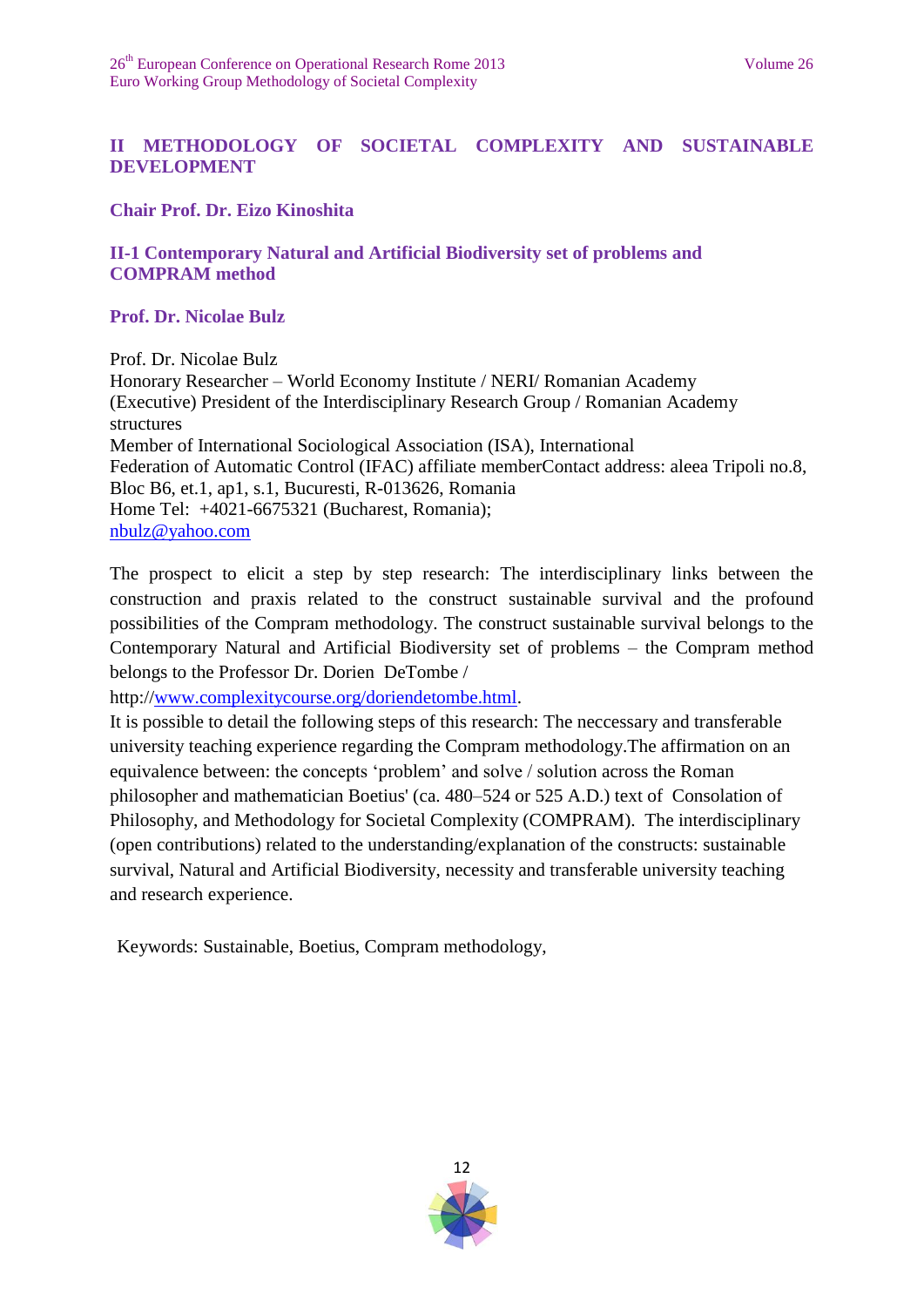**.** 

## **II-2 Sustainable Development and Sustainable Future of Humankind**

**Hon. Ricaardoe Di Done, Prof. Dr. Timi Ecimovic, Slovenia, Sir Prof. Dr. Roger Haw, Malaysia, Prof. Dr. Igor Kondrashin, Russia and Greece, Prof. Emeritus DDr. Matjaz Mulej, Slovenia Prof. Dr. Hakikur Rahman, Bangladesh and Portugal, Prof. Dr. Marjan Vezjak, Malija, Slovenia, Prof. Emeritus Dr. Raoul Weiler, Belgium, et al<sup>1</sup>**

Prof. Dr. Timi Ecimovic Head of SEM Institute for Climate Change University Ljubljana and Slovenian Society on Methodology for Complex Solving Problems Triaijkac 25, 1000 Ljublijana, Slovenia Tel: 38 6 61 76 8313 Fax: 38 6 6175 2756 [timi.ecimovic@bocosoft.com](mailto:timi.ecimovic@bocosoft.com)

Sustainable development and advanced method, societal technology or possible evolvement of the Global Community of Humankind – Sustainable Future of Humankind are of great importance for log lasting survival of Homo sapiens at the Biosphere of the planet Earth.Education, education and education is answer to any action towards evolutionary achievements of the humanity. Education as the truth about nature knowledge is opening new frontiers for future of humankind on the Earth.However we are at Globalization era, but we have internet and far better communication techniques commencing from information era and they are key for better education.

Keywords: Agenda 21, Age of Globalization, Global Community of Humankind, Distant Learning, Education, Harmonious and Complementary Coexistence, Homo sapiens, Homo Urbanus, Homo Slumus, Land, Water and Air Basic Environments, Nature, Space and Environment Protection, Pollution, Sustainable Development, Sustainable Future of Humankind, Systems and System Thinking, Requisite Holism, The Planet Earth System.

<sup>&</sup>lt;sup>1</sup> Prof. dr. Dana M. Barry, USA, Prof. Dr. Garfield Brown, South Africa, Prof. Dr. Truly Busch, Germany, Dr. Santhi Nath Chattipadhyay, India, Prof. Dr. Alexander Chumakov, Russia, Prof. Dr. Elias Demirtzoglou, Greece, Prof. Dr. Jan Dobrowolski, Poland, Prof. Dr. Robert G. Dyck, USA, Prof. Dr. Mark Esposito, France and USA, Prof. Dr. Jagdish Gandhi, India, Prof. Dr. Jorn Hamann, Germany, Prof. Dr. James Hanson, USA, Prof. Dr. Marion Hersh, UK – Scotland, Anita Hrast, Slovenia, Prof. Dr. Zinaida Ivanovna, Russia, Prof. Dr. Sait Kacapor,Serbia, Prof. Dr. Slavko Kulic, Croatia, Prof. Dr. David Lingiah, UL – Scotland, Prof. Dr. Alexander Makarenko, Ukraine, Prof. Dr. Glen T. Martin, USA, Prof. Dr. Jalil Mehrzad, Iran, Dr. Moamenm Nassr, Palestine, Prof. Dr. Philippos Nicolopoulos, Greece, Prof. Dr. Negoslav P Ostojic, Serbia, Prof. Dr. H A Shankaranarayana, India, Prof. Dr. Yonghui Song, China, Prof. Dr. T N Sreedhara, India, Prof. Dr. Shahid Sidiki, Canada, Prof. Dr. Shishir Srivastava, India, Prof. Dr. Stuart Unplebay, USA, Prof. Dr. Daniella Tilbury, UK, Prof. Dr. Rajarama Tolpady, India, Prof. Dr. Seminur Topal, Turkey, Prof. Dr. Fidel Gutierrez Vivanco, Peru, Ingrid Mula De Wall, UK.

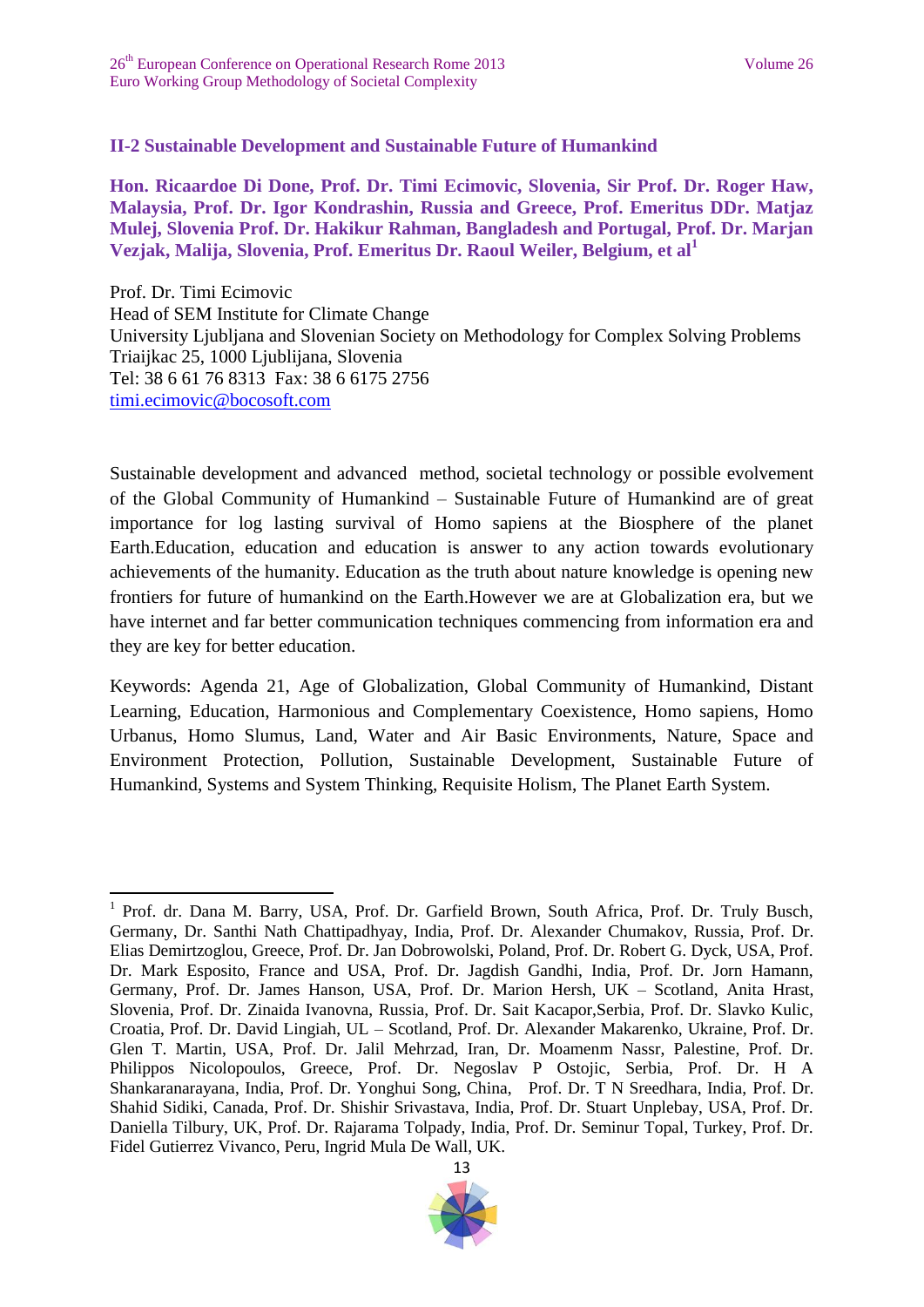## **II-3 An Interpretive Systems Methodology for Structuring the Strategic Problems**

**Prof. Dr. Slavica P. Petrovic**

Prof. Dr. Slavica P. Petrovic Faculty of Economics University of Kragujevac D. Pucara 3, 34 000 Kragujevac, Serbia [pslavica@kg.ac.rs](mailto:pslavica@kg.ac.rs)

Interactive Planning (IP), as a theoretical, methodological and applicative approach to addressing the complex and ambiguous management problems in organizations has been developed within the interpretive systems paradigm. This approach is focused on designed a desirable future and finding ways for its achieving. Through the five main phases formulating the problem situation, ends planning, means planning, resource planning, design of implementation and control, IP endeavours to creatively support a process of managing the strategic problems in organizations.

Keywords: Systems Methodology, Strategic Problems

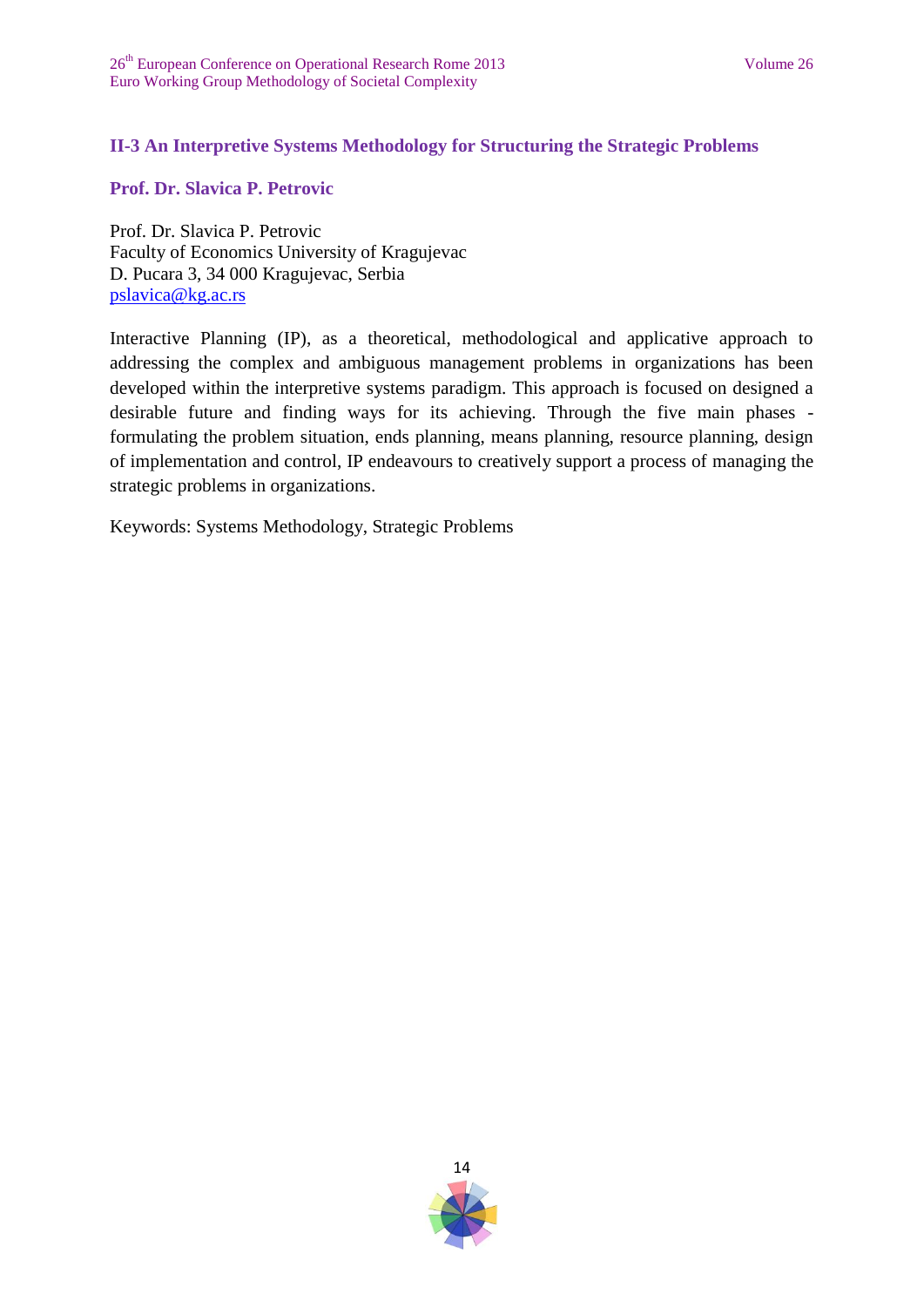## **III SOCIETAL COMPLEXITY AND ECONOMY**

#### **Chair Prof. Dr. Stephen Taylor**

**III-1 Energy consumption and related- CO<sup>2</sup> emissions in Tunisia over 1990-2008: A decomposition analysis using Logarithmic; Mean Divisia Index technique**

#### **Sana Essaber-Jouini**

Dr. Sana Essaber-Jouini

ISCAE, University of Manouba, Tunisia;

Laboratoire d'Economie et de Gestion Industrielle (LEGI), Polytechnic School of Tunisia; The International Network for Research into Organization and Sustainable Development (RIODD)

Energy use in various forms plays a critical role in affecting local environment and global climate change (Tietenberg, 1998). Reducing energy use alone should not be the best solution to ensure a certain desired level of environmental quality along with a desired level of economic growth and social welfare. The qualitative dimension of energy use is becoming increasingly important for sustainable development. One important question in this context is how it could be possible to achieve the separation of greenhouse gases (GHG) emissions from economic growth and energy consumption.

Several gases, collectively labeled, GHG, contribute to the global warming process. The Intergovernmental Panel on Climate Change IPCC (2007) report highlights the fact that the most important environmental problem of our ages is global warming. Carbon dioxide  $(CO_2)$ is the most important of the greenhouse gases that are causing this global warming and energy use is considered the principal source of pollutant emissions in the local, national and global level. Then and since the emissions mainly result from consumption of fossil fuels, reducing energy consumption seems to be the direct way of handling the emissions problem, related economic growth and social welfare.

Several methodologies have been developed to surround temporal variations in energy and environmental factors for a single country or a panel of countries. Decomposition Analysis (DA) methodologies, i.e. Index Decompostion Analysis (IDA) and Structural Decomposition Analysis (SDA), was developed to identify the specified factors which contribute to energy demand and related  $CO_2$  emissions (Ang, 2004b, 1999). Reviews of IDA can be found in Ang (2004b, 1995) and Ang and Zhang (2000). Two main methods are used, those based on the Laspeyres index and those based on the Divisia index. In current research, the production sectors are generally divided into three or four sectors, and the factors that influence carbon emissions are usually economic activity, economic structure, energy intensity, and the energy mix of production sectors (Liu et al, 2010; Zhang et al, 2009; Oh et al, 2010; Zhao et al, 2010).

From the beginning of the Eighties, Tunisia set up a long term policy of energy management which was based on four instruments: institutional, lawful, financial and tax.

But not much attention has been devoted to investigate the decomposition analysis of the energy use in general and of the energy-use-related  $CO<sub>2</sub>$  emissions in particular. By applying the logarithmic mean Divisia index (LMDI) to a dataset of 4 economic-energy-using sectors (manufacturing, agriculture, transport and tertiary) and the residential sector in Tunisia, we

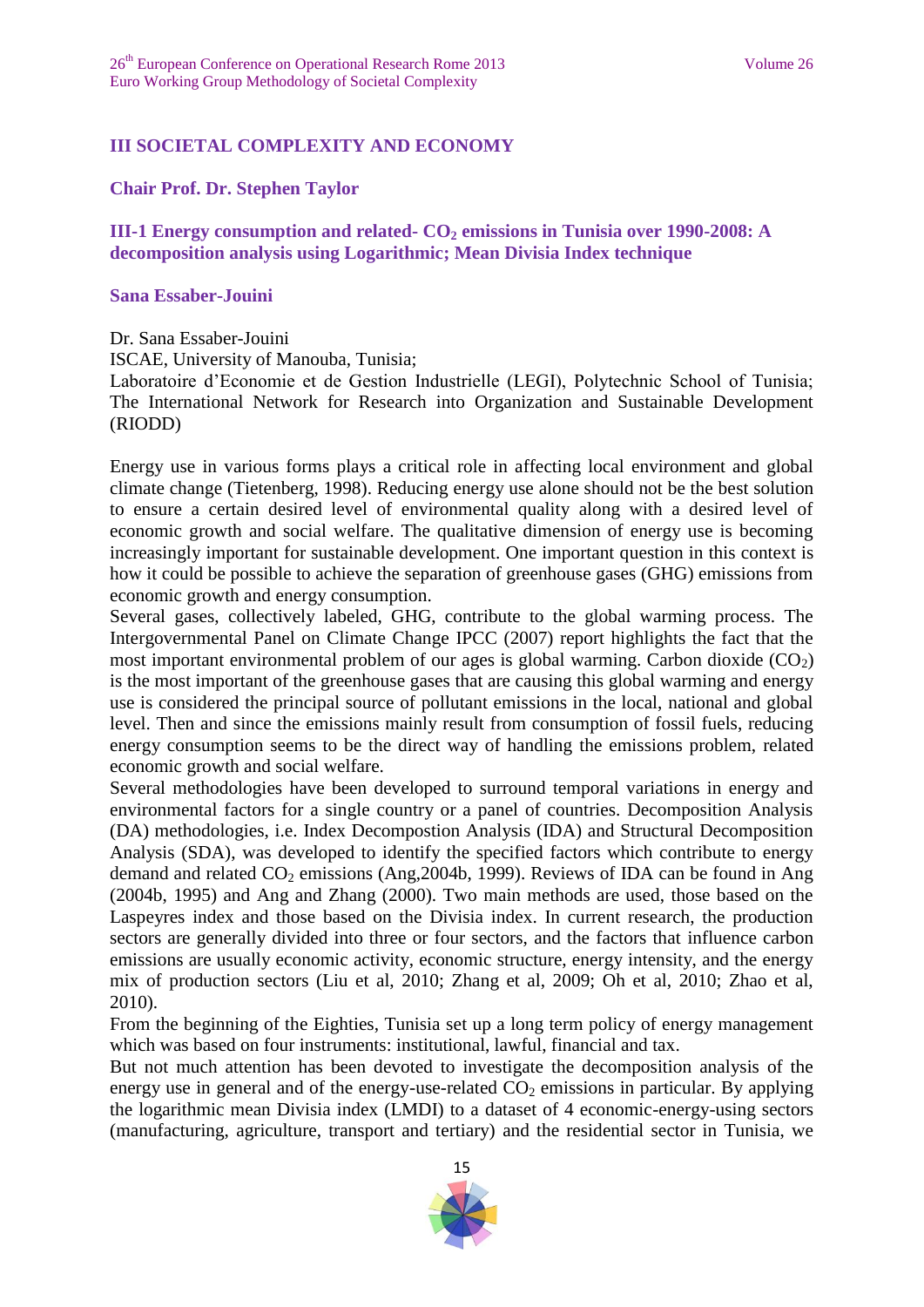identify the factors that have influenced the changes in the level of energy consumption and energy-related  $CO<sub>2</sub>$  emissions. The observed changes in total energy consumption are analyzed in terms of three factors: energy intensity, structural changes and economic activity. But the changes in carbon emissions are analyzed in terms of 6 causal factors including economic activity and population size which reflect the effect of activity change; energy intensity and energy consumption per capita which reflect the effect of intensity change; economic structure, and energy mix of production and household sectors which reflect the effect of structural change. The study refers to the major economic sectors of Tunisia for the period 1990–2008. Our results can reflect the reason of energy consumption and carbon emissions changes and provide a solid basis for policy makers to propose emission reduction measures and energy efficiency approaches.

Keywords: Energy Consumption,  $CO<sub>2</sub>$ 

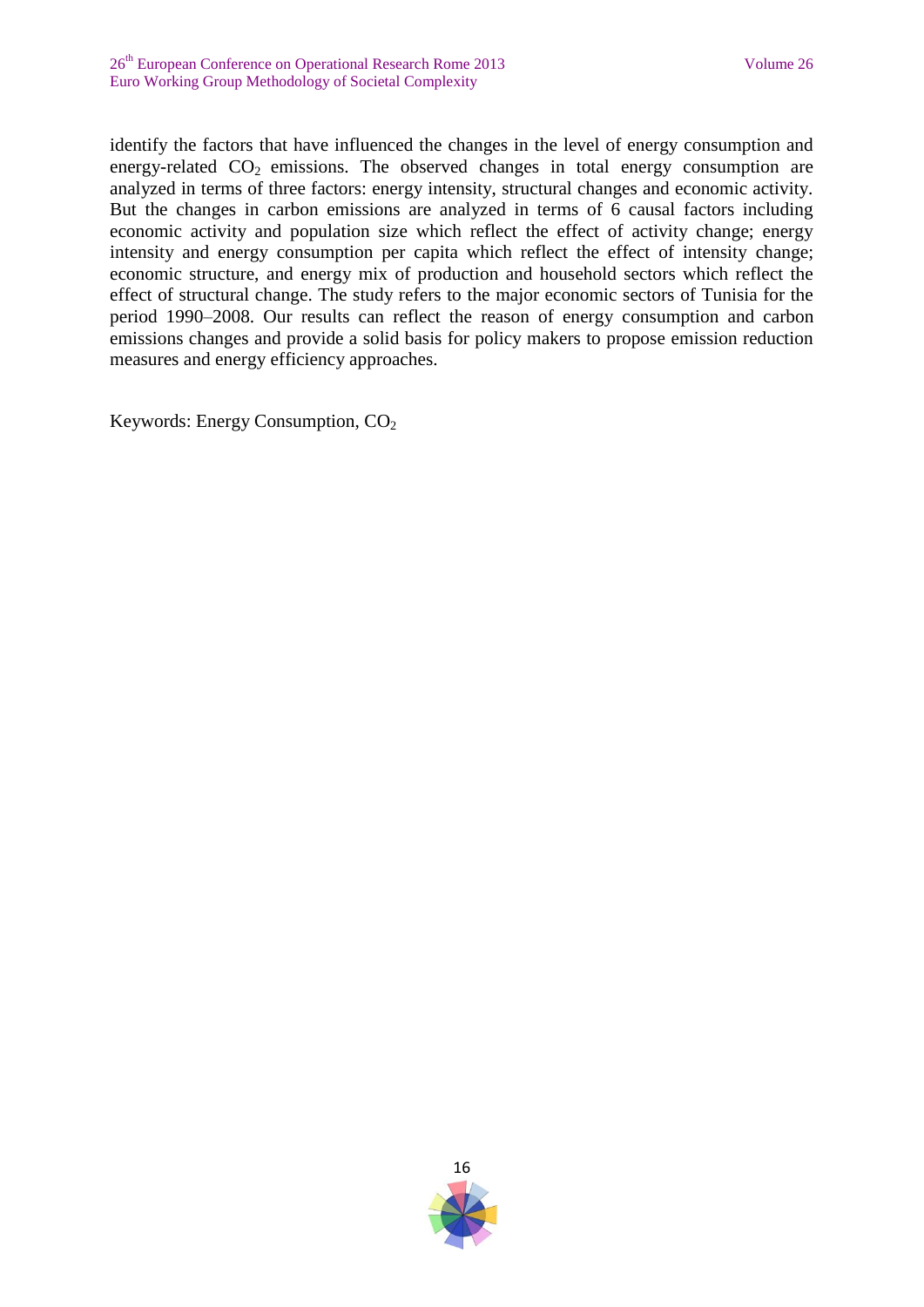## **III-2 Corporate foresight and strategic decision making: Dealing with societal complexity**

**Prof. Dr. Ulrike Reisach**

Prof. Dr. Ulrike Reisach Neu-Ulm University of Applied Sciences Faculty Information Management International Management and Corporate Communications Wileystraße 1 D-89231 Neu-Ulm [ulrike.reisach@hs-neu-ulm.de](mailto:ulrike.reisach@hs-neu-ulm.dewww.hs-neu-ulm.de/ulrike-reisach) [www.hs-neu-ulm.de/ulrike-reisach](mailto:ulrike.reisach@hs-neu-ulm.dewww.hs-neu-ulm.de/ulrike-reisach)

Companies deal with societal complexity along their international value added chains. Their strategies consider different political, societal and economic systems, media and opinion leaders, wealth and education levels and thus diverse opportunities and risk factors. Society expects them to provide solutions to overcome current challenges such as scarcity of energy, water and food supply, climate change, health and infectious diseases, poverty and insufficient infrastructures, digital divide and safety issues. Media and analysts call for strategic leadership and employees, sectors and regions within the companies call for an attractive vision and mission.

If almost every strategic decision has worldwide implications, corporate foresight and issues management become crucial arts. They help identifying megatrends and anticipating future developments in order to shape the future rather than being forced to react to external changes. This article explains how strategic decision making works within a company, how it is influenced by tools like scenario techniques, by corporate communications and government affairs networking, by internal and external expertise and consultancy, by corporate values, goals and psychology (behavioral economics). The author, a scientist and long‐term insider within one of the world's huge industrial global players, shows how trend projects influence the planning procedures within regional and sectoral entities of a company. She reveals how trends often become a self‐fulfilling prophecy through learning and communicating with various stakeholders inside and outside the company.

Keywords: Corporate Foresight, Strategic Decision Making

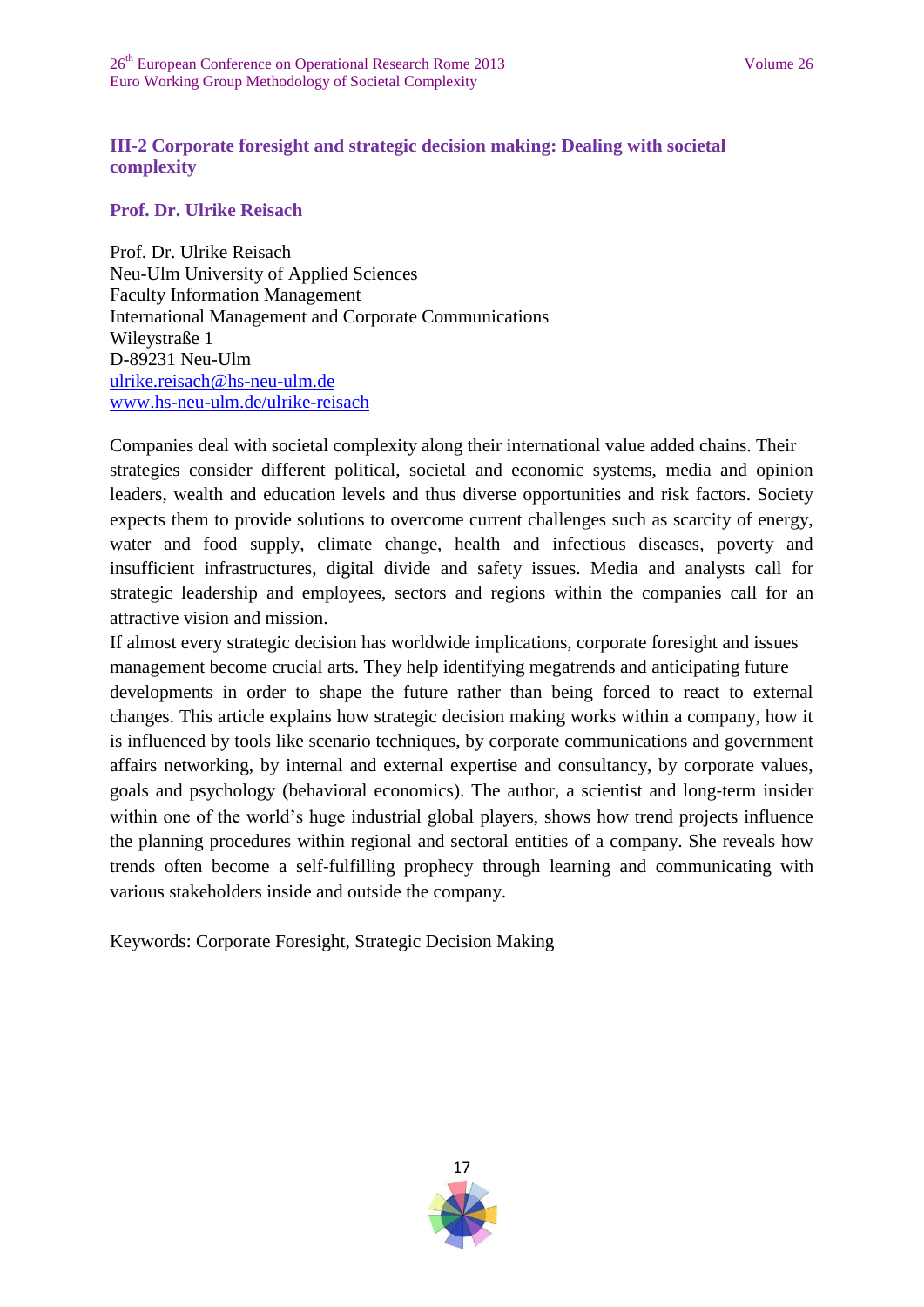# **III-3 A Modified Gravity Model for Mexico- U.S. Migration Data**

## **Duygu Cinar, Deniz Duman, Prof. Linet Ozdamar**

Dr. Duygu Cinar, Dr. Deniz Duman, Prof. DR. Linet Ozdamar, Dr. Duygu Cinar Industrial and Systems Engineering, Yeditepe University Resit Belgesay Sok. Dilek Apt.NO:29/23 Caddebostan 34730 Istanbul Kadköy Turkey [duygu.cinar@outlook.com](mailto:duygu.cinar@outlook.com)

One of the major concerns of recent decades is the continuously growing number of international migrants. In the global, regional and national development perspectives, effects of massive migration flows are socially, economically and environmentally significant. In line with this, mathematical models of migration gained importance to project future numbers of migrants.

In this paper, we theoretically and empirically investigate the determinants of net migration flows into United States from Mexico, by using the modified gravity model based on factors that are relevant for both countries. These factors include food and clean water availability per capita, the Gross Domestic Product per capita, employment rates, poverty headcount ratio, and percentage of migration prone population in source and destination countries. A multivariate regression model where net migration flow depends on these factors is constructed. Analysis of prediction errors indicates that the model works with tolerable error.

Keywords: Migration, Mathematical Models, GDP

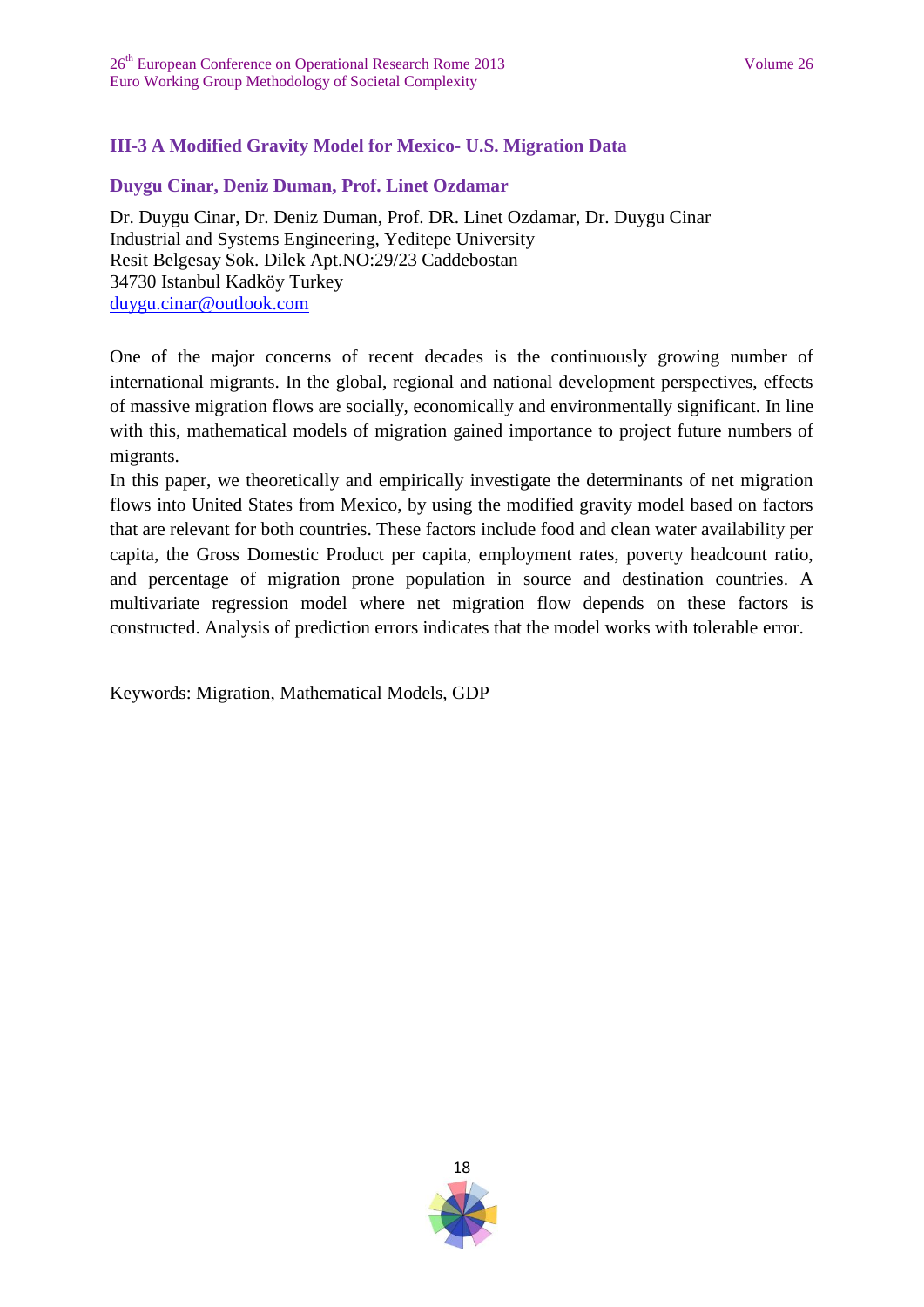## **III-4 A Proposition of Thetical and Antithetical Business Management**

#### **Prof. Dr. Eizo Kinoshita**

Prof. Dr. Eizo Kinoshita, Meijo University Faculty of Urban Sience, 4-3-3, Nijigaoka, Kani, Japan [kinoshit@urban.meijo-u.ac.jp](mailto:kinoshit@urban.meijo-u.ac.jp)

In this paper, the author discusses the theme of "Thetical and Antithetical Business Management." The thetical business management signifies "a management style which enables such formulation as to make consumers' minimum amount of service goods expenditure an objective function, while making a minimum guaranteed level of expenditure concerning service goods a constraint condition at the same time." On the other hand, the antithetical business management is "a management style which enables such formulation as to make consumers' maximum satisfaction concerning service goods an objective function, while making the maximum limits of their service goods expenditure a constraint condition at the same time". In other words, the thetical business management can be formulated as Primal Problem of Linear Programming, whereas the antithetical business management as Dual Problem of Linear Programming. A typical example of the thetical business management is "McDonald's" ,and that of the antithetical business management in Japan is "Gi-on (Ichirikitei)." The author demonstrates how different the management philosophies of the two entities are, which are diametrically opposed to each other (demonstrating duality), in this paper by citing concrete examples.

Keywords: Business Management, Dual Problem

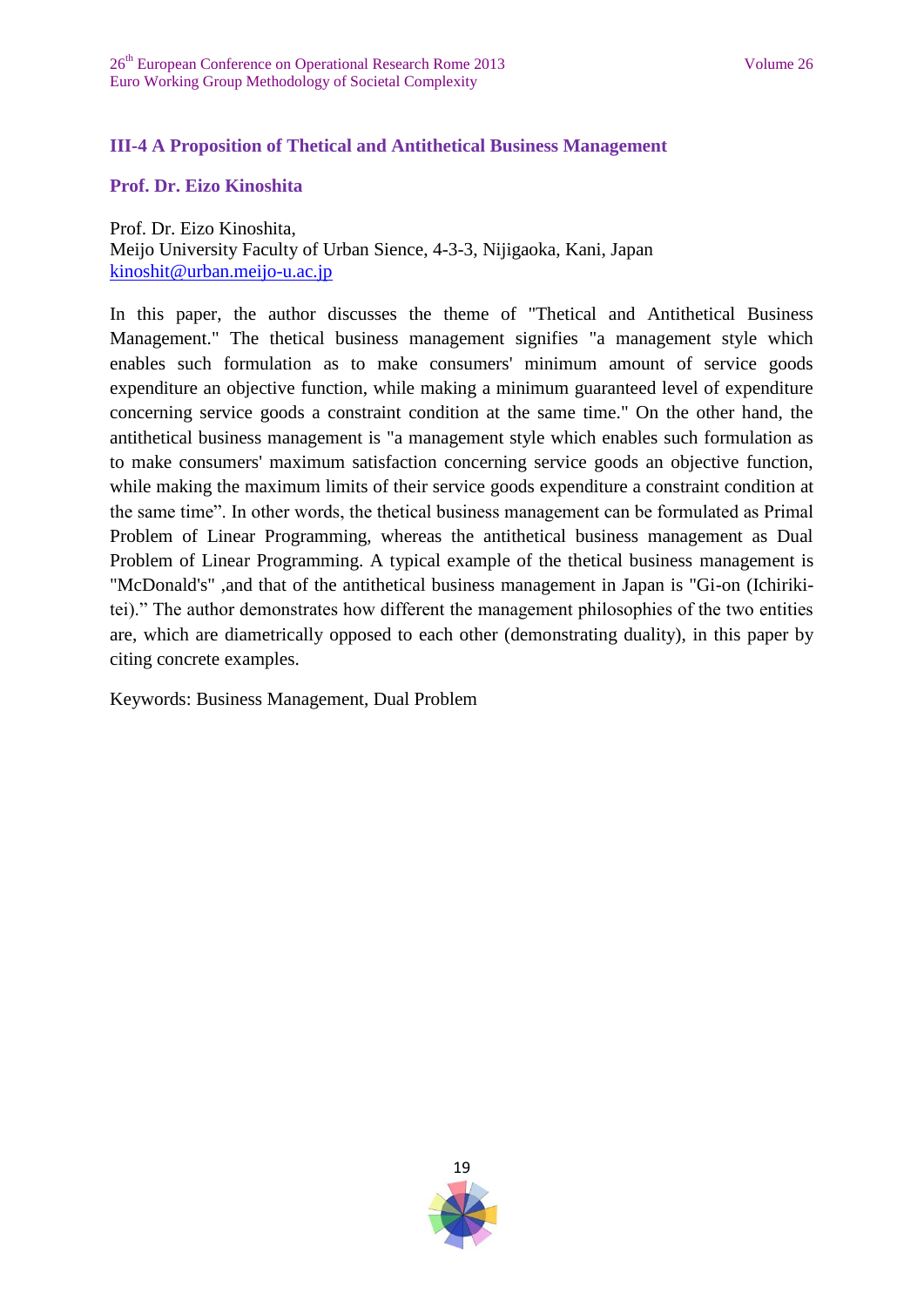# **III-5 Complex impact of atypical employment on European demography**

#### **Prof. Dr. Dr. Andranik Tangian**

Prof. Dr. Dr. Andranik Tangian Hans Böckler Foundation, Hans-Böckler-Str 39, 40476 Düsseldorf, Germany [andranik-tangia@boeckler.de](mailto:andranik-tangia@boeckler.de)

The negative consequences of atypical employment, which is often precarious, are analyzed in the previous studies by the author (Tangian 2011a-b), particularly with regard to the crisis. Section "Predictions for the future" of Chapter 11 in Tangian (2011a) discusses negative consequences of atypical employment for the European demography at a qualitative level. The given paper provides empirical evidence for the trends discussed there.The socioeconomical message is that the actually observed increasing share of atypical employment is damaging for the European demography. It is illustrated by four figures with actual trends based on statistical data 2001, 2005, and 2010; and four figures with the trends extrapolated to 2020 and 2030. All the graphs have the same independent variable

Keywords: Atypical Employment, European Demography

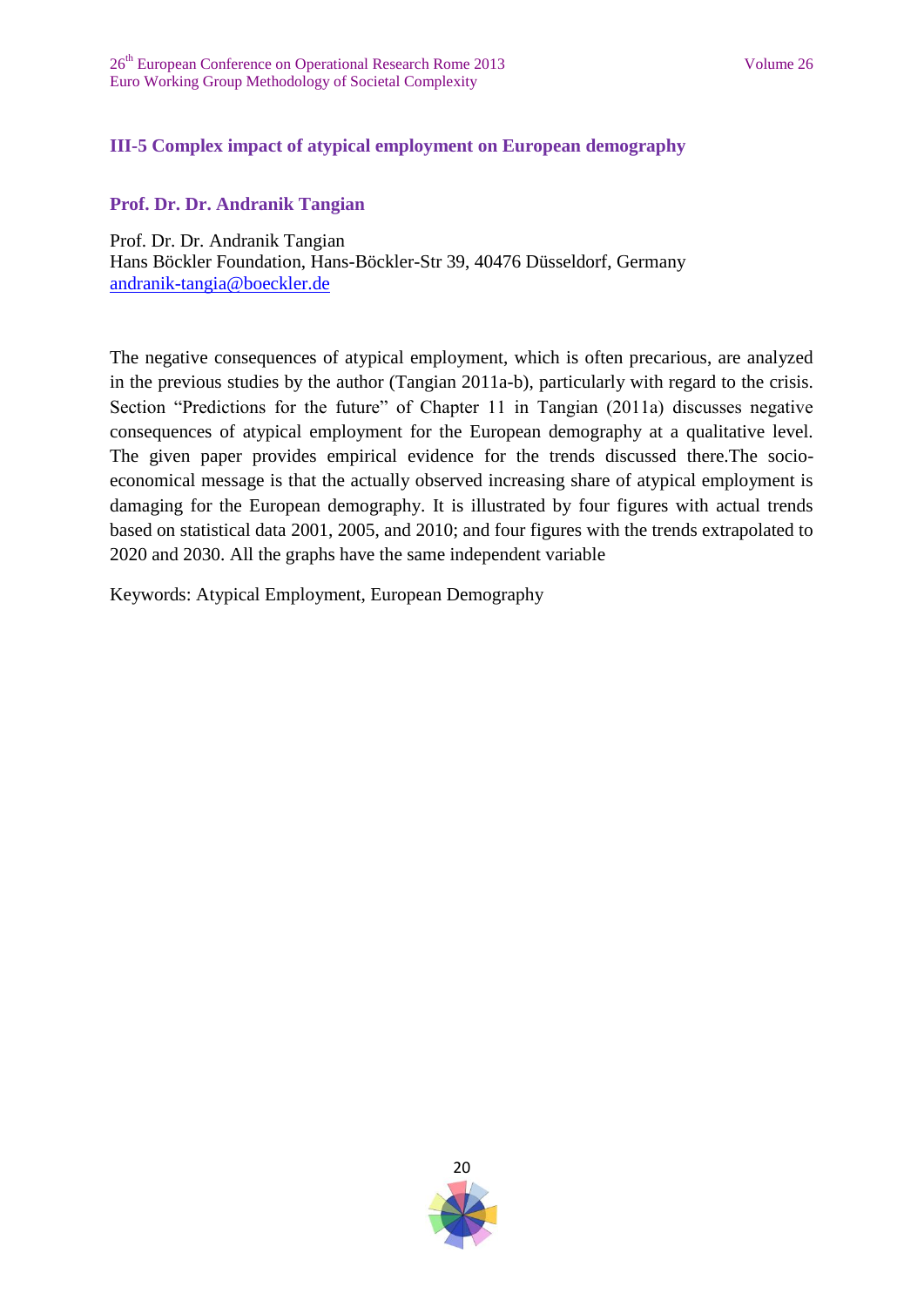## **IV SOCIETAL COMPLEXITY AND SIMULATION**

#### **Chair Prof. Dr. Cathal Brugha**

#### **IV-1 Sustainable Development and Simulation Game Modeling**

#### **Prof. Dr. Zhana Tolordava**

Prof. Dr. Zhana Tolordava

Professor, Tbilisi Ivane Javakhishvili State University, Scientific Head of the University Educational and Research Center for Simulation and Interactive Methods, Georgia Adresse: 0186, avenue Vaja Pshavela YI quarter n. 18, Tbilisi, Georgia, [tolordava@hotmail.com](mailto:tolordava@hotmail.com)

The study of the existing concepts of sustainable development and corresponding simulation game models is necessary for making conclusions on the problem of simultaneous sustainable economic and environmental development. Sustainable development means not only nonexistence of the human impact on the environment but also adequate economic development ensuring satisfaction of the people's material wants determined by the concrete social and cultural conditions of the public life. A simulation modeling of the sustainable development both the economic and environmental criteria should be considered equally. Although most of the models do not allow for the perfect forecast of the dynamics of environmental and economic entities and forming of recommendations for the people dealing with these issues, the models play immensely important role in solving environmental problems, ecological education and environmental awareness. At the same time it is necessary to remember that sustainable development cannot be accomplished all by itself and requires special targeted management actions. It is necessary to provide for management of activities directed at achieving conditions ensuring the sustainable development. This is the field where simulation game models render invaluable facilities at determining the most efficient actions for reaching the said objectives. Sustainable development business games within our training practices use models solving the issues of the justified strategy of the acceptable options of economic activities consistent with environmental protection. It is common knowledge that in real life withdrawal from economic development due to the following principles of the environmental awareness in its extreme leads to the "zero growth" of the countries' economy. For this reason it is important to follow economic principles, or as the Russian scientist Nikita Moiseev puts it, "economic imperatives" that ensure certain level of satisfaction of material needs through economic activities (industry, services and infrastructure development), as well as satisfaction of other life values: life expectancy, education level and etc. The Noble Prize winner Amartya Sen has set forth the concept of the "Human Development", according to which the life condition requirements should include not only income levels but satisfaction of the other life values, such as the adequate lifespan and proper education. Business games used within our training practices are presented in their, so to say, "manual edition" as well as

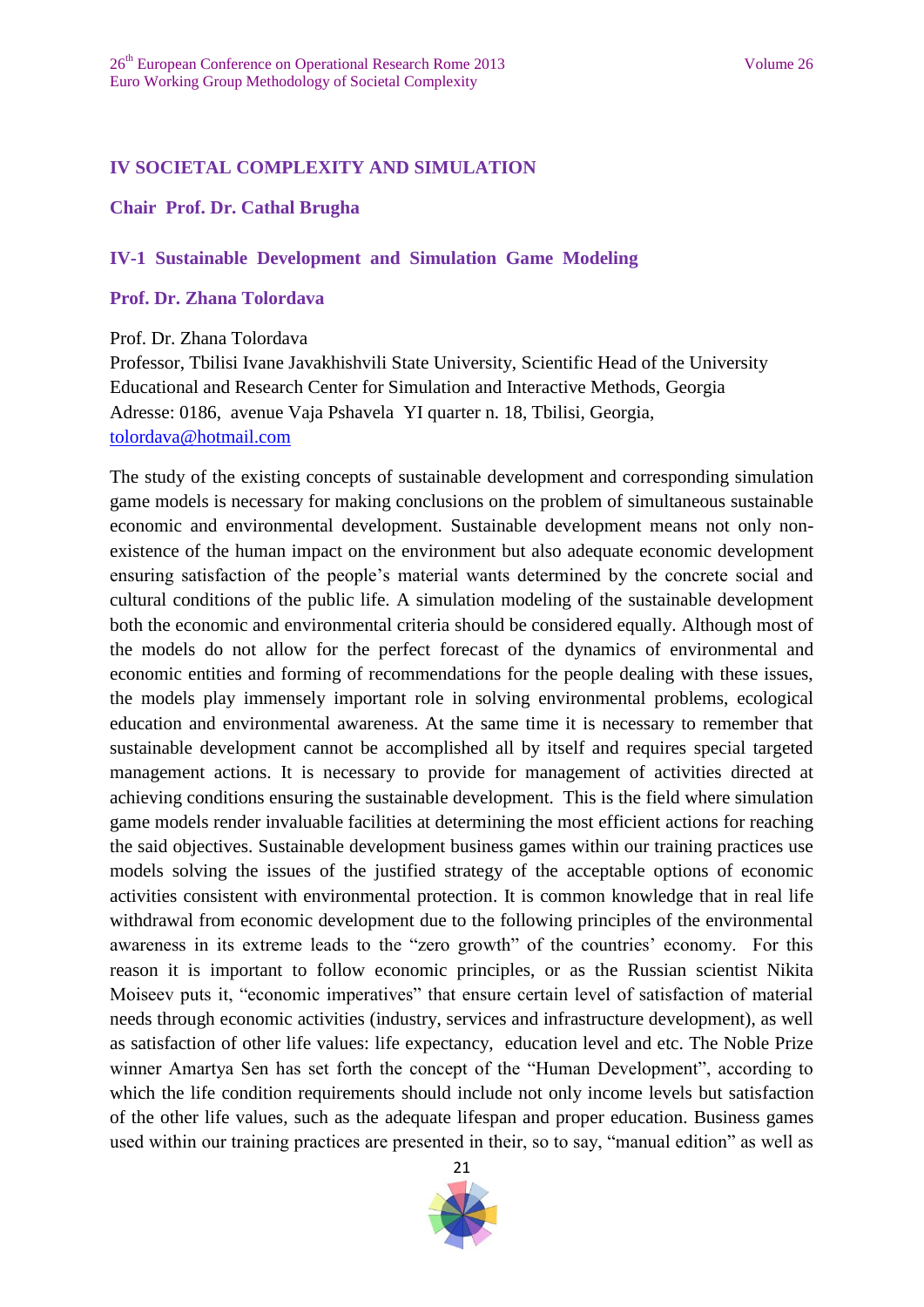in combination of the computer generated simulation and the traditional game techniques. That is to say, this is not a computer dialogue mode but decision making during the direct dialogue between the players, who use computer for calculations and evaluation of accessory models, necessary for verification and selection of the most feasible solutions. At the same time computer is used for implementation of the computer simulation scenarios; finding optimization management solutions and receiving expert recommendations.

Keywords: Sustainability, Economic, Environmental Simulation Games

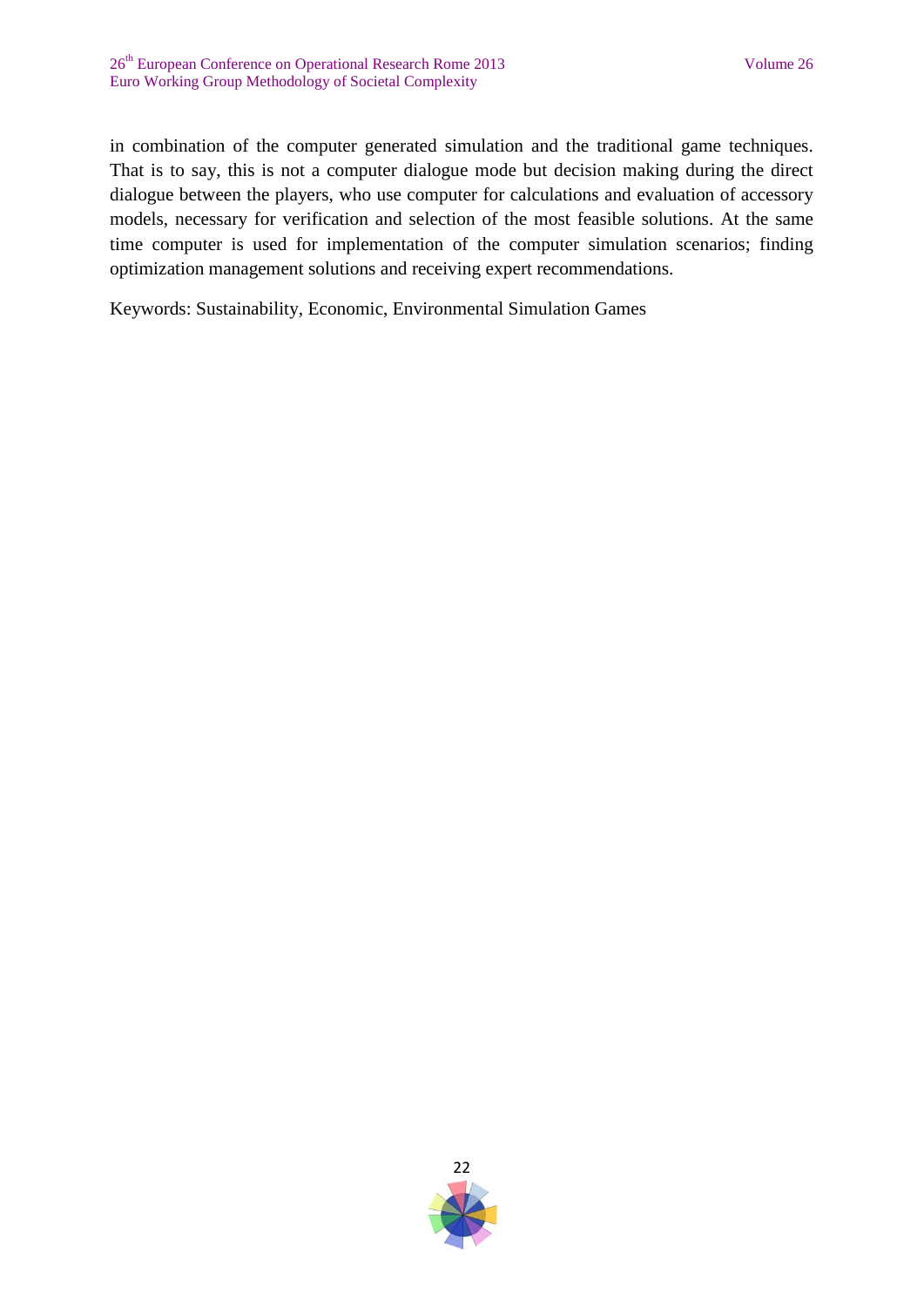## **IV-2 Is topological invariance a reasonable assumption for studying social systems too? Methodological remarks on the application of NK simulation modeling**

**Prof. Dr. Lucio Biggiero** 

Prof. Dr. Lucio Biggiero Department of Industrial Engineering, Information and Economics University of L'Aquila, [biggiero@ec.univaq.it](mailto:biggiero@ec.univaq.it)

NK simulation modeling is a methodology based on Boolean network dynamics mostly developed by Kaufman (1984, 1993) for studying biological systems and their complexity. Boolean networks theory has its roots in the 60s in the theory of dynamic systems (Bertuglia, 2003, Brian, 1984; Klir, 1991; Weisbuch, 1991, Wuensche, 1998), cellular automata (Gill, 1962; Hanson, 2009; Ilachinski, 2001, Shannon and McCarthy, 1953; Sutner, 2009; Trakhtenbrot and Barzin, 1973, Waldrop, 1992, Wolfram, 2002) and cybernetics (Ashby, 1956; Ashby and Walker, 1966; Glushkov, 1966; Kauffman, 1984, 1993; Trappl, 1983, von Foerster, 1982, 2003). During the last decade NK simulation modeling has been used for studying social systems too, but without a clear awareness of the methodological implications deriving from the ontological differences between biological and social systems, and in particular of their different degree of complexity. In fact, the idea is that the dynamics of a *topologically invariant* system – a system that does not mutate neither its size nor the distribution of the specific connections between its nodes - it is defined deterministically (or stochastically) by the interaction of its components according to certain interaction rules. Therefore, given a certain topology and certain activation rules it is possible to define all the states in which the network can be found through all the possible trajectories. Attractors characteristics, network stability, role of nodes' interdependence and complexity, and many other issues concerning system dynamics can be effectively studied. However, this methodology requires the methodological assumption of topological invariance, at least according to the kind of application that has been made until now. Indeed, in principle it is possible to violate that assumption, but at a double price: i) the risk of never reaching any attractor in non-small networks; ii) a tremendous computational charge. In this paper it is argued that, given these prices and the high complexity of social systems, it is better to hold the assumption and to apply NK simulation modelling only to very small and simple social networks. Moreover, this methodology should be used only for getting general indications, like in the so-called scenario analyses. A remarkable implication of this view is that most social sciences applications of NK simulation modelling made to date have a rather doubtful value. The current fascination for this methodology seems to be more a fact of scientific fashion than a true analytic usefulness.

Keywords: NK Modelling, Simulation, Scenario

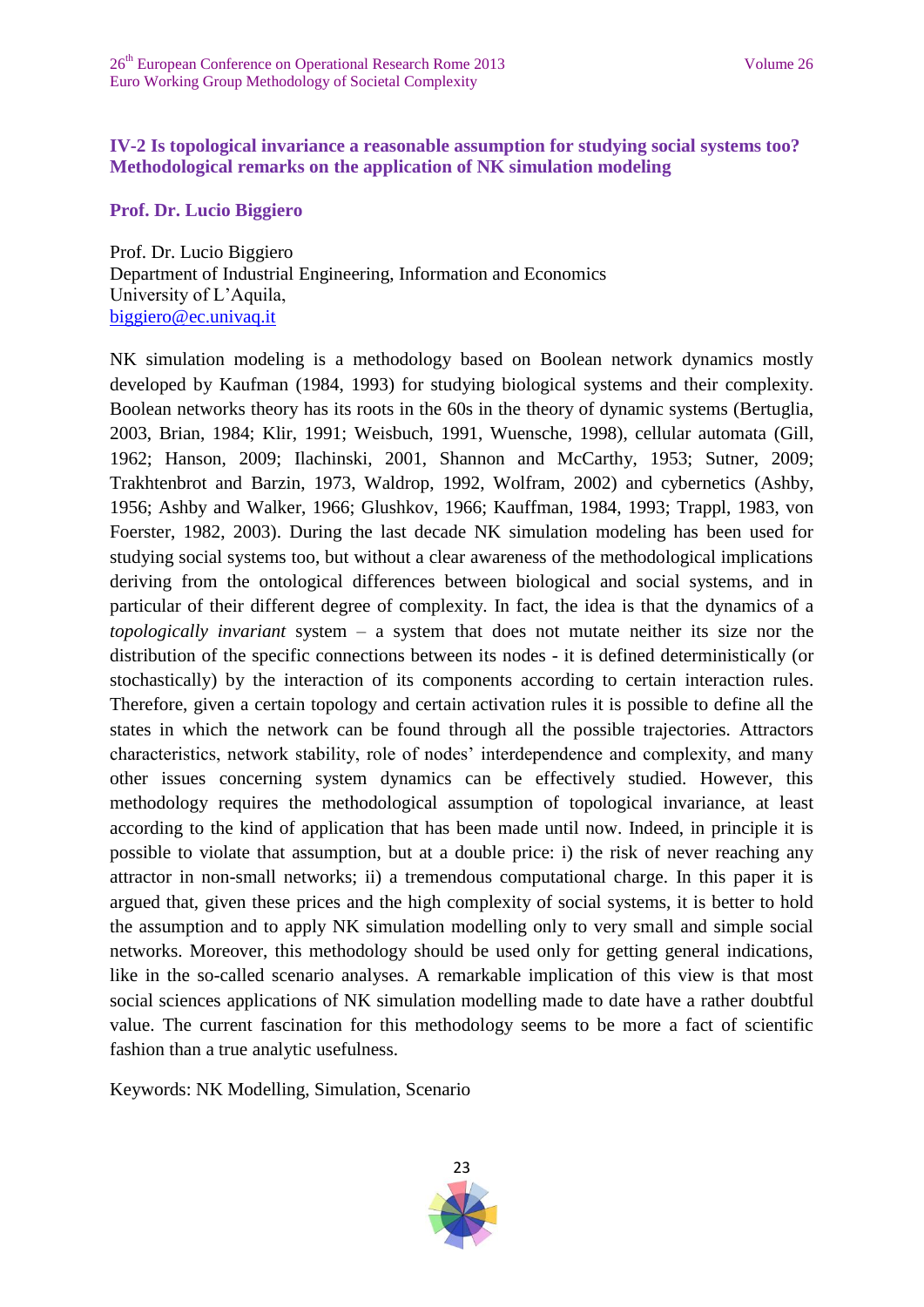## **IV-3 A Sinusoidal Six Steps Systemic Method (SSSSM)**

#### **Prof. Dr. Francisco J. Aceves**

Prof. Dr. Francisco J. Aceves Cda. Laberinto de creta no. 16 , Tepepan, Xochimilco 16020 Mexico, D. F MEXICO [francisco.aceves@gmail.com;](mailto:francisco.aceves@gmail.com) [facevesh@ipn.mx](mailto:facevesh@ipn.mx) Tel. 52 55 56535610

Many complex problems can be solved by the Sinusoidal Six Steps Systemic Method (SSSSM) described here:

Step 1- Problem. Diagnostic of a complex problem, for example: environmental pollution, poverty, insecurity, etc.

Step 2. Context. Put the problem in its real context. Research all possible sources of the problem, and imagine some probable solutions. State of the art of the problem and its feasible solutions.

Step 3- Propose. Generate, through an "ideas storm" or other means, some theoretical ideas to solve the problem.

Step 4- Theoretical evaluation. Analyze theoretically the proposals to detect their potentials and limitations, to choose the more viable.

Step 5- Experimental evaluation. Analyze experimentally, in a small scale or in controlled situation, to see which alternatives are more feasible.

Step 6- Real Evaluation. Analyze in a normal scale or in real situation, to see if the chosen alternatives really work.

Graphically, this SSSSM can be presented as a sinusoidal curve which starts at real situation level, rises through an intermediate real-theoretical step, arrives to some theoretical solutions, descends through an intermediate real-theoretical evaluation, and finally arrives to a real situation evaluation, and the cycle of research ends and may start again, forming a systemic loop.

This Sinusoidal Six Step Systemic Method (SSSSM) has been developed and evaluated in different situations and works well, but we still continue to improve it.

Keywords: Sinusoidal Six Steps Systemic Method

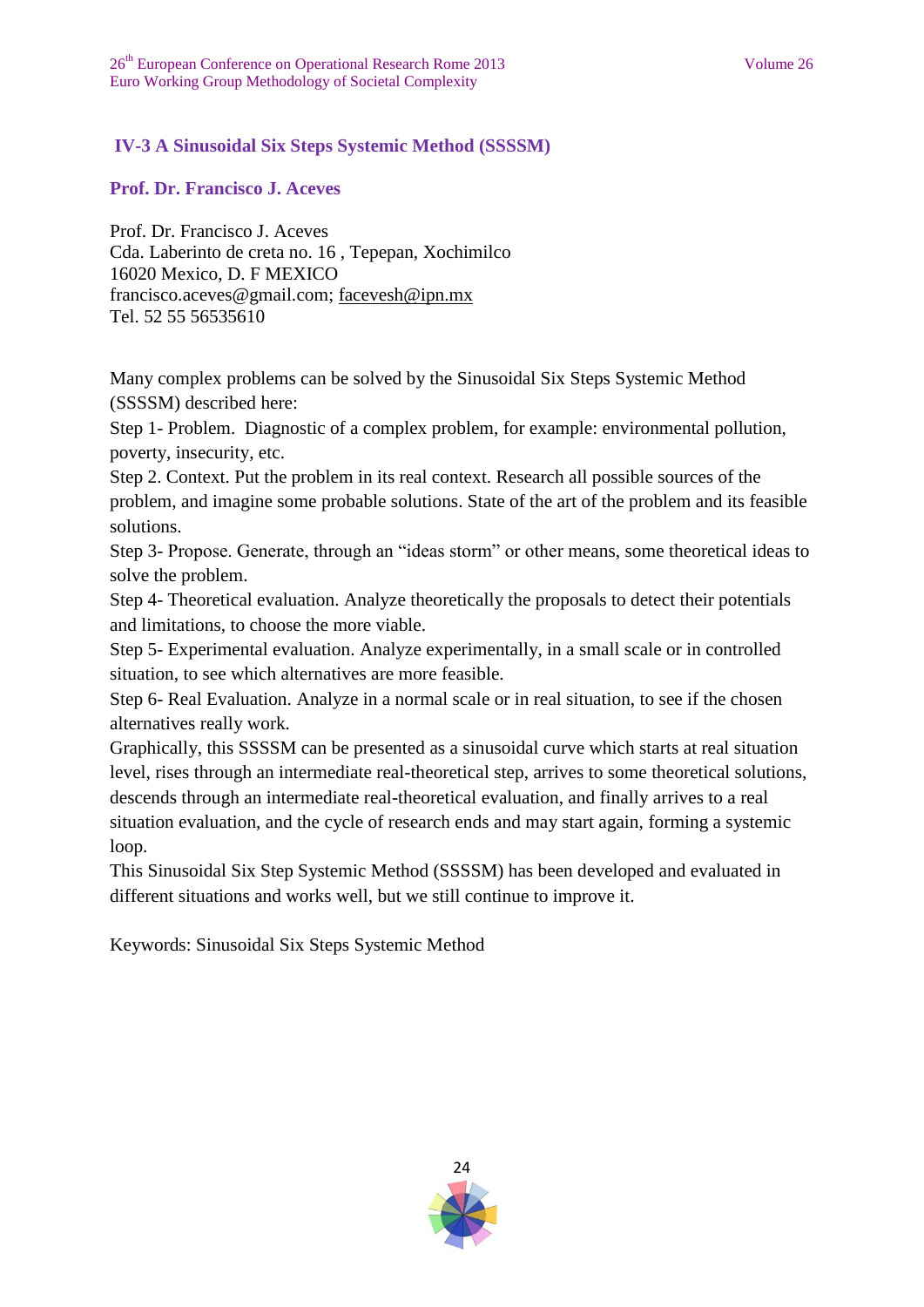# **IV-4 Cellular Automata Methodology for Societal Complexity. Methods and Applications**

**Prof. Dr. A. Makarenko, D. Krushinskiy, A. Musienko, A. Popova, G. Poveshenko, E. Samorodov, E. Terpil, A. Trofimenko, V. Zavertanniy**

A. Makarenko, D. Krushinskiy, A. Musienko, A. Popova, G. Poveshenko, E. Samorodov, E. Terpil, A. Trofimenko, V. Zavertanniy Institute for applied systems analysis NTUU "KPI", Prospect Pobedy 37, 03056, Kiev-56, Ukraine [makalex@i.com.ua](mailto:makalex@i.com.ua)

It is described the new possibilities of well known cellular automata approach to complex societal problems. Some new possibilities of improving cellular automata models and it are adjusting to the complex societal systems are described. The accounting of mental properties of society members had been proposed. Also the binding ideas of cellular automata and moving agents are considered.

The ways of using real data base and geography of real social systems are described. The examples of applications are election problem, pedestrian crowd's movement, public opinion formation, sportive games, evolution of social systems, epidemics spreading, city development etc.

Keywords: Cellular Automata, Societal Systems, Modeling, Applications

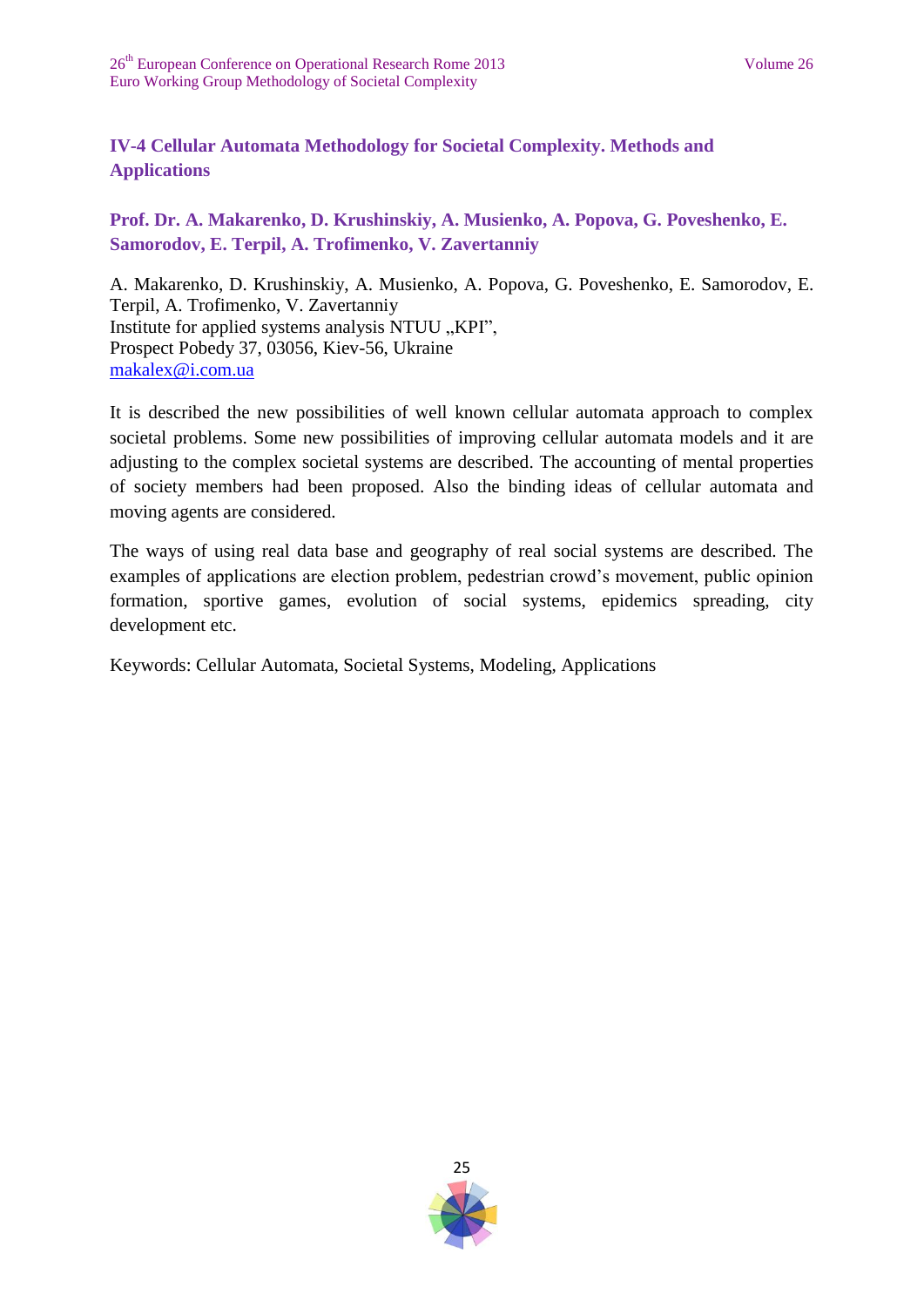## **IV-5 Development of network planning technology using computer**

#### **Prof. habil. dr. Stasys Puškorius**

Prof. habil. Dr. Stasys Puškorius Department of Management Faculty of Politics and Management Mykolas Romeris University Ateities st.20, Vilnius, Lithuania [spusk@mruni.eu](mailto:spusk@mruni.eu)

The article aims to explore the development of network graph parametres calculation methodology. Computer programs are investigated to serve the identification process of the above mentioned parametres. There is examined a particular example aiming to show additional preferences of implemented methodology.

Major additional preferences of proposed methodology are the following: calculation of time instants to start and finish concrete events, activities and the whole project, determination of time resources associated with particular event and activity, identification of critical activities, visibility of reserves' distribution prospect, which enable the optimization of arranged plan by redistributing available time and material reserves and invoking, if necessary, external sources of these reserves.

It is very important that any changes in network plan schedule, after entering them into the investigated computer program, are reflected without additional logic changes calculated in the parametres' table. This is particularly valuable during the project implementation process because deviations from the plan allow updating parametres'settings and thus enabling manager to manage the project implementation process specifically and purposefully.

Keywords**:** Network Planning, Parametres, Reserves, Computer Program.

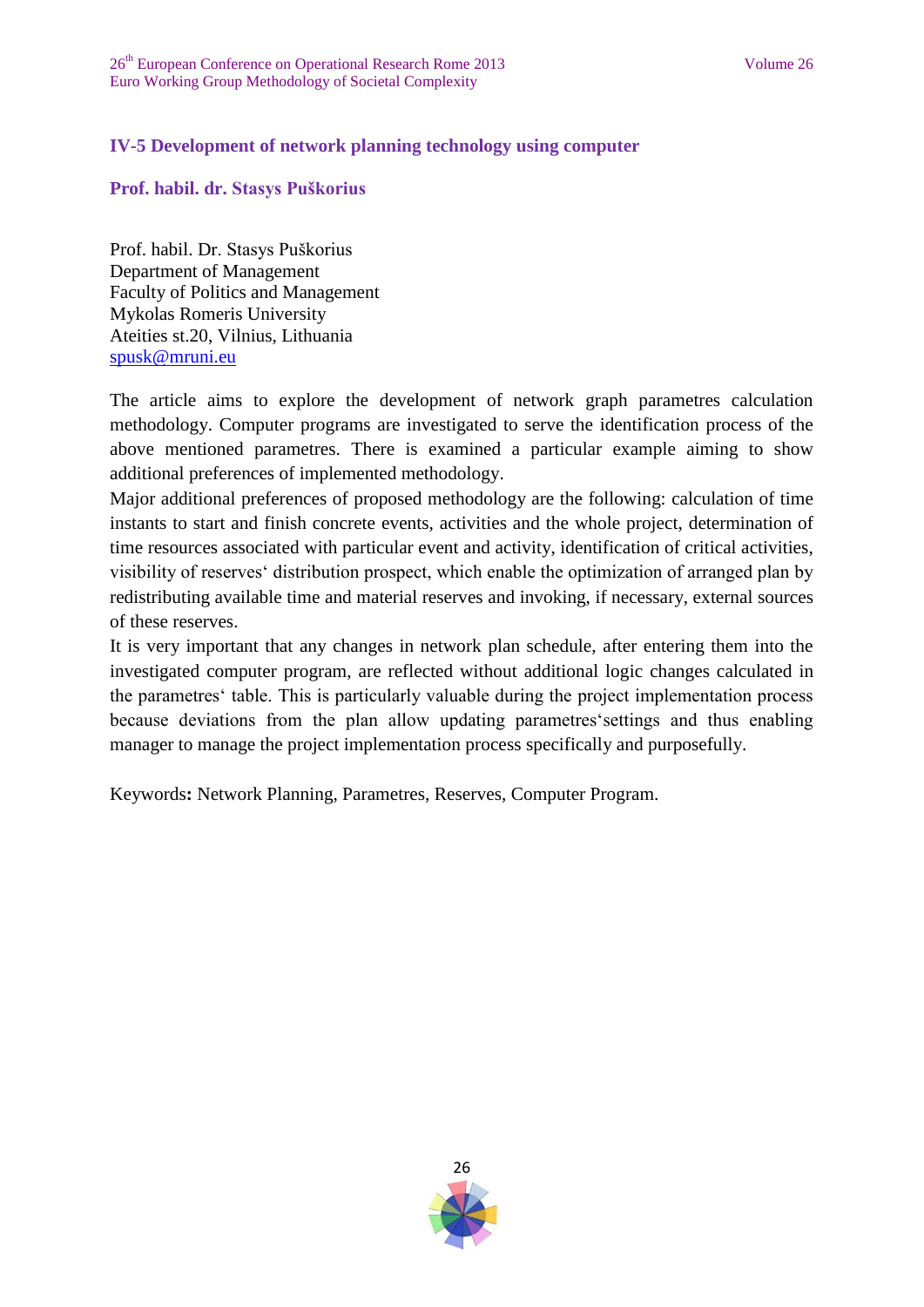## **IV-6 Random Stub Matching Models of Multigraphs**

#### **Termeh Shafie, PhD student**

Termeh Shafie, PhD student, Department of Statistics Stockholm University, S-106 91 Stockholm [termeh.shafie@stat.su.se](mailto:termeh.shafie@stat.su.se)

Network data involve relational structure representing interactions between actors and are commonly represented by graphs where the actors are referred to as vertices and the relations are referred to as edges connecting pairs of vertices. A multigraph is defined as a graph where loops and multiple edges are permitted and appear natural in many contexts, for instance social interactions between people during a period of time, or business contacts between companies in a region or industry.

A random multigraph is a family of multigraphs with a probability distribution, and appropriately chosen it can be a model for a considered application. Two main multigraph models are here considered. The first model is random stub matching (RSM) which is also referred to as the configuration model or the pairing model. Stubs or semi-edges are vertices that are paired to an edge. Under RSM, the edges are formed by randomly coupling pairs of stubs according to a fixed stub multiplicity or degree sequence. Thus, edge assignments to vertex pair sites are dependent. The second multigraph model is obtained by independent edge assignments (IEA) according to a common probability distribution over the sites.

The local and global structure of multigraphs under RSM are analyzed and compared to IEA models using moments, entropies and information divergences. The local structure of the number of loops at a fixed vertex and the number of edges between two distinct vertices are analyzed. Their moments are determined as functions of the number of edges and the degrees of the vertices. Information divergence and entropies are used to compare the marginal edge multiplicity distributions under RSM and IEA. Approximations to the entropies are given and numerically investigated. The main results concerning the distributions of edge multiplicities at local sites can be summarized as follows. The variance of the number of loops under RSM is shown to be less than the variance under IEA, except for some degenerate cases. The variance of the number of edges between two distinct vertices under RSM is generally less than the variance under IEA, except for some illustrated special cases. A new formula for the probability of an arbitrary number of loops at a vertex and the more intricate expression for the probability of an arbitrary number of edges at any site is found.

The global structure of multigraphs is analyzed by the multivariate distribution of edge multiplicities. Simplicity and complexity of multigraphs under RSM are investigated. Two well known asymptotic results for the probability that an RSM multigraph is simple are numerically investigated and an alternative way of approximating this probability is presented. Some other variables that identify simplicity and complexity are proposed and investigated. The main results concerning the global structure of multigraphs can be summarized as follows. The distributions of multigraphs under RSM are shown to depend on a single complexity statistic. Entropies of the RSM and IEA distributions of multigraphs are

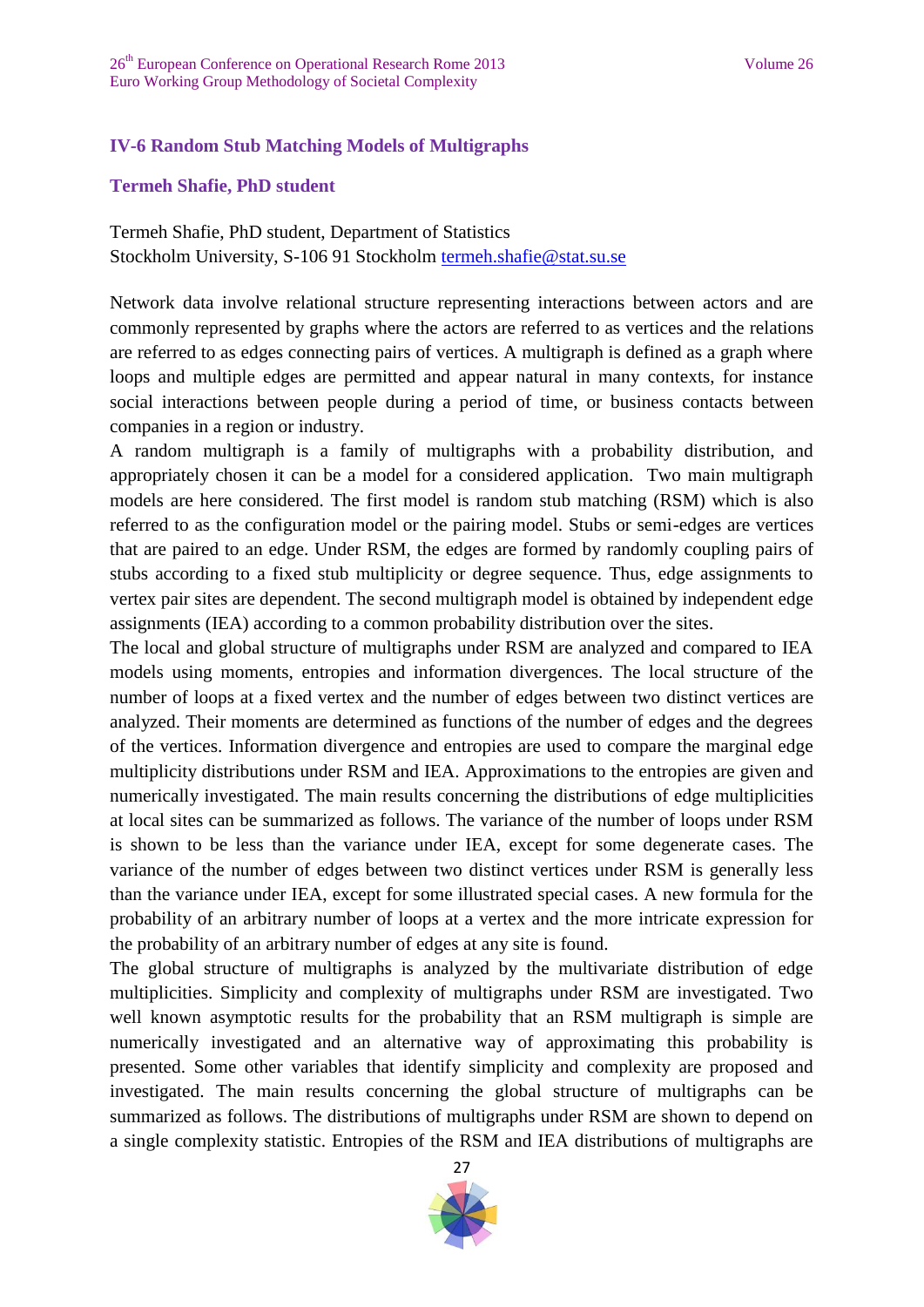given and approximate entropies are found using covariance matrices. The two asymptotic formulae for the probability that an RSM multigraph is simple do not perform well for multigraphs with small numbers of vertices and edges and the new proposed approximation is shown to perform better.

Keywords: Multigraph, Edge Multiplicity, Entropy, Information Divergence, Simplicity And Complexity

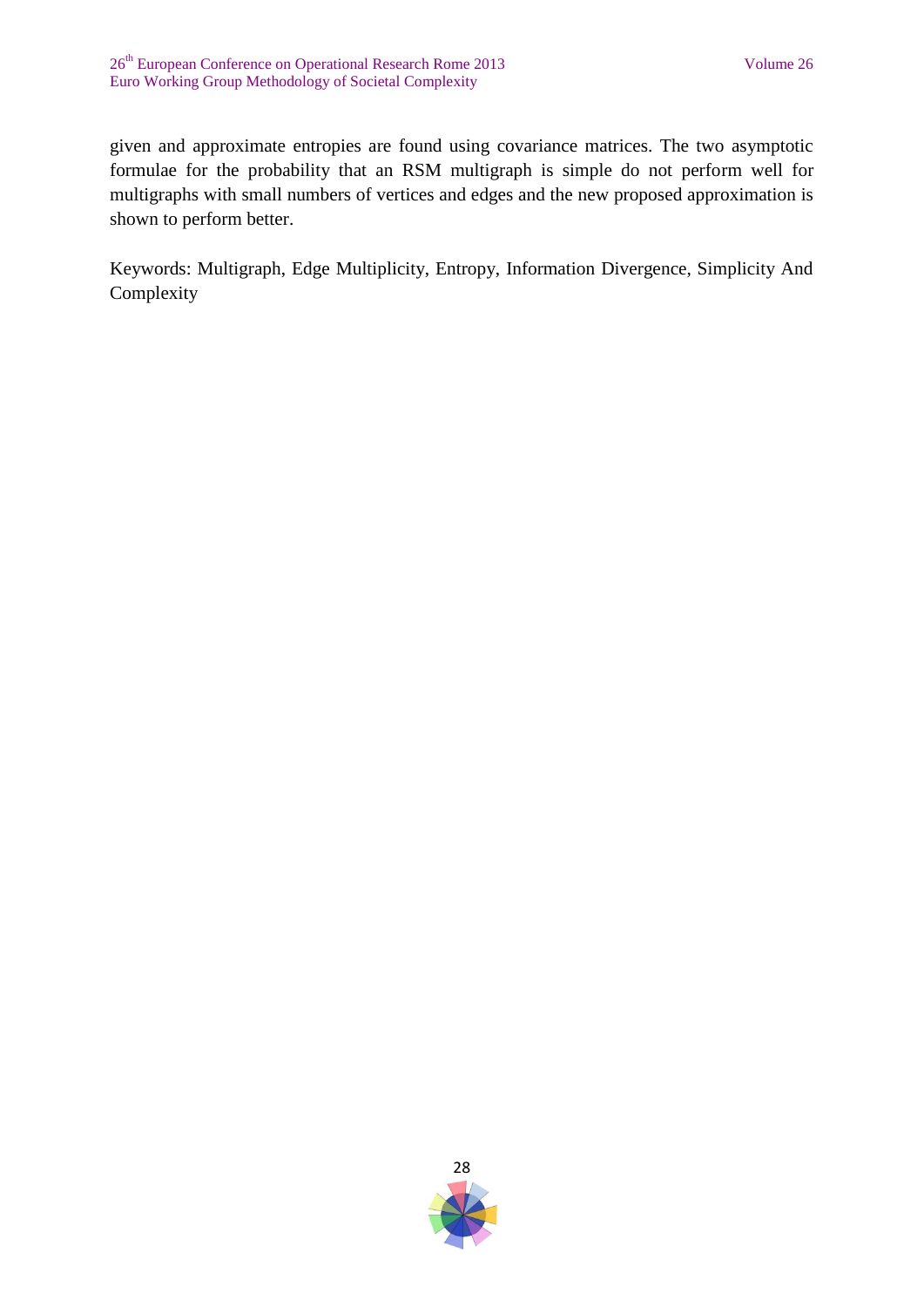## **IV-7 Modeling and simulating complex societal problems: a methodological challenge**

## **Prof. Dr. Cor van Dijkum**

Prof. Dr. Cor van Dijkum, PhD Social Sciences and MSc Physics Utrecht University Sokrates Consultancy and Engineering [c.j.vandijkum@gmail.com](mailto:c.j.vandijkum@gmail.com)

Many phenomena in the social world can be viewed as complex social systems. Through systems theory one recognizes that events are related and make up systems. With dynamic systems theory one understand that the events are related in a dynamic way, feedback between events let the system evolve in time.

With the idea of 'complex social systems' one comprehend that feedback can be non linear, building systems that are difficult to follow and predict, just as many phenomena in the social world are. Computer simulation seems to be an adequate tool to generate knowledge about complex systems because they can simulate non linear feedback by sophisticated mathematical models. By doing research, supported by computers, pioneering social scientists make models of phenomena in the social world that could not be modeled adequately before. Those models make it possible to understand and handle complex societal problems such as the spread of a disease, ecological disasters, financial crisis, big city problems, problems with migration, collapsing societies.

There is a range of methodologies and methods to facilitate the understanding and handling of complex systems. In this paper three approaches are compared: system dynamics, system dynamics embedded in gaming and agent based simulation.

Keywords: Simulation, Methodology

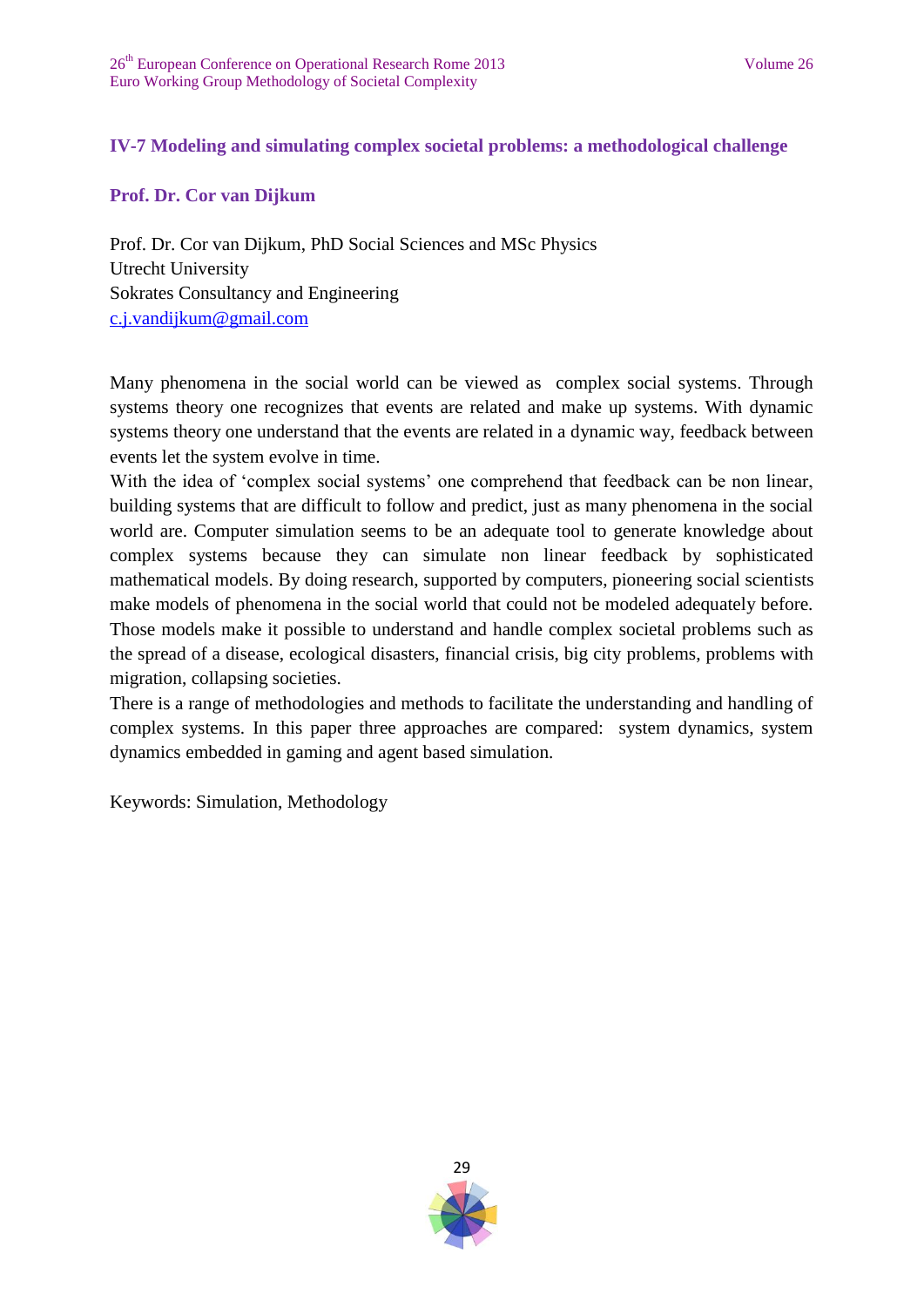## **IV-8 Compram Method for Handling Societal Problems - Case Study in a Brazilian Research and Development (R&D) Program for the electric sector**

**Dr. André Melo Bacellar, Aurelio Calheiros de Melo Junior**

André Melo Bacellar Brazilian Electricity Regulatory Agency SGAN 603, Bloco J, 70.830-030, Brasília-DF, Brazil email: andremelo@aneel.gov.br

The Brazilian Electricity Regulatory Agency – ANEEL establishes guidelines and instructions that regulate investments made by companies in R&D Program for the Brazilian Electric Energy Sector. Nowadays, about two hundred utilities must apply in R&D projects. Based on the utilities´ net operational incomes, the annual obligatory investment reaches about US\$ 200.000.000,00 (two hundred million dollars). Despite of Brazilian electrical sector context is, in a certain way, stable, considering that there are no major changes in the market and technological demands, resulting in a relatively low interest in research by the utilities, the government policy points to technological improvement, more efficiency and energy quality. In this context, ANEEL needs to balance different and sometimes opposite interests. A new set of rules and guidelines was published by ANEEL in 2008, R&D Manual, in order to improve the Program results. Established the big picture, the main problem in ANEEL´s point of view is to reduce the utilities´ R&D financial risk as they develop research projects and at the same time reduce bureaucratic procedures, especially to the expenditures control. For instance, amplify the use of developed technologies, stimulate new research centers and so on. The described social problem has many variables and actors and therefore is difficult to analyze and handle. In order to improve the regulamentation the R&D Manual has many revisions but none of them has applied a methodology to deal with the complexity. In the scope of present work it´s proposed to use the Compram method. The Compram Method suggests that two kinds of knowledge are needed for handling complex social problems: context knowledge, by experts and actors involved, and process knowledge, which comes from facilitators. The method also states that complex social problems must be handled cooperatively by two different kinds of teams: The neutral context experts team and the actors team. One of the actors is the problem owner, the ANEEL´s Research and Development and

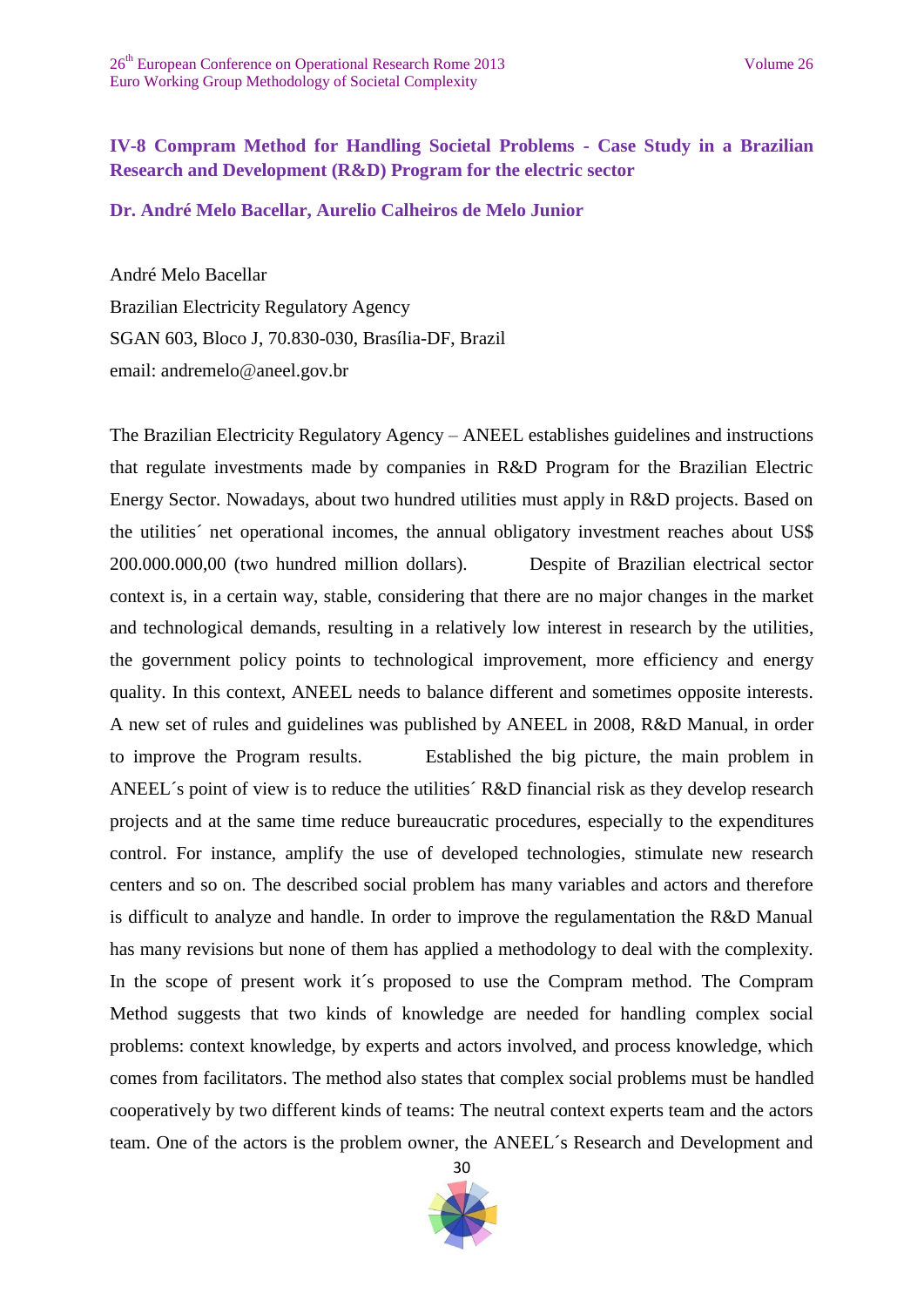Efficiency Superintendence. Other actors are the utilities and academy. It´s proposed to invite the stakeholders located at Brasilia, Federal District where ANEEL is situated, to handle the problem in two discussion meetings in 2010´s first semester. The first one should involve the experts: National Confederation of Industry, a R&D policy expert and Brazilian Association of Technological Institutions. The second meeting involves the actors: ANEEL, Brasilia´s utilities and University. Both meetings should develop the steps 1 and 2 of Compram Method: describe and analyze the problem and unfold the interventions. Steps 3 and 4, select interventions and anticipate societal reactions, will be developed in a third meeting with experts and actors together. Steps 5, implementation of the interventions, and step 6, evaluation of the changes, depend on the Problem Owner. These two last steps are out of the scope in the present work.

Keyswords: Group Decision Making and Negotiation, OR/MS and the Public Sector, Research and Development